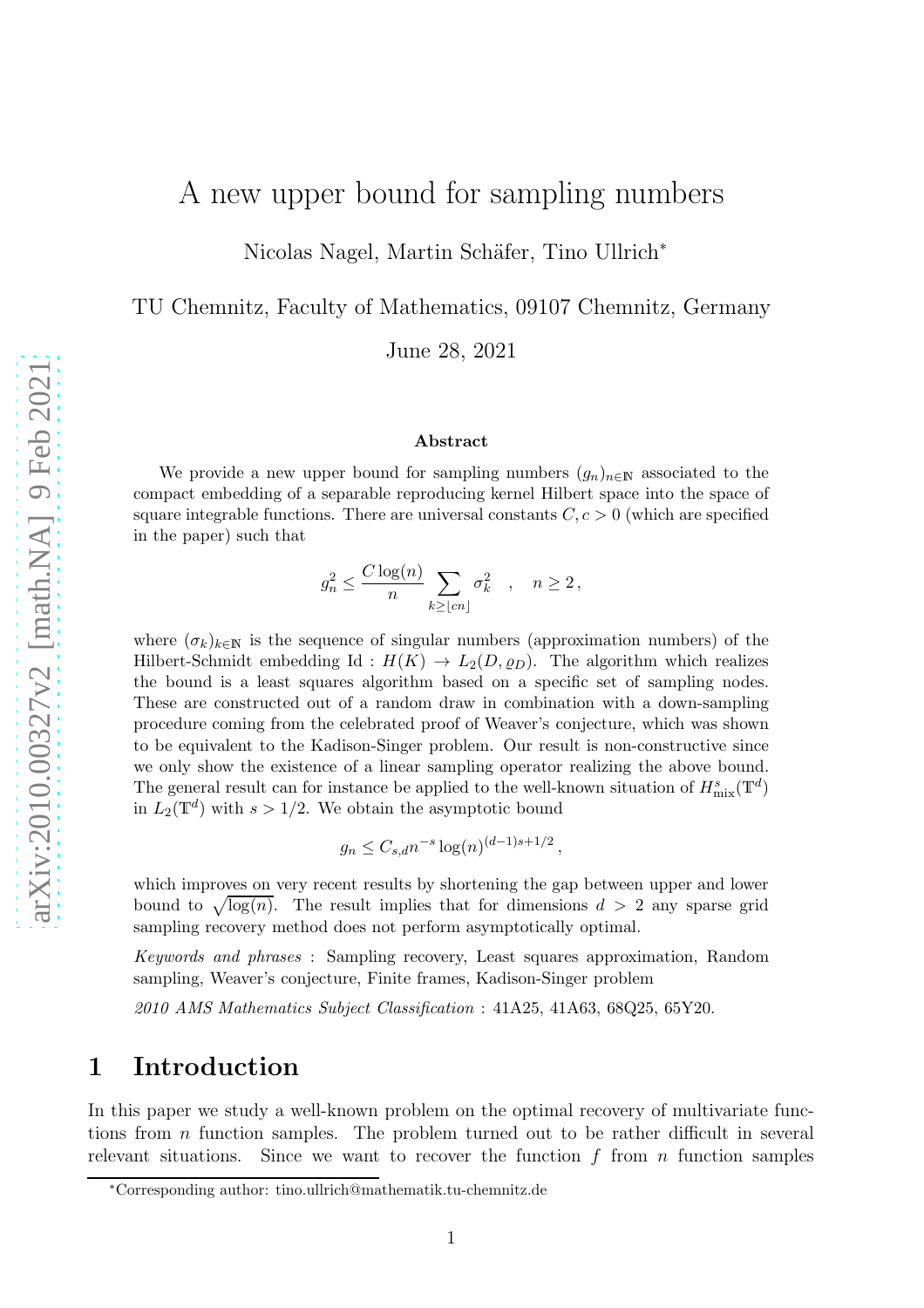$(f(\mathbf{x}^1),..., f(\mathbf{x}^n))$  the problem boils down to the question of how to choose these sampling nodes  $\mathbf{X} = (\mathbf{x}^1, ..., \mathbf{x}^n)$  and corresponding recovery algorithms. The minimal worst-case error for an optimal choice is reflected by the  $n$ -th sampling number defined by

$$
g_n(\mathrm{Id}_{K,g_D}) := \inf_{\mathbf{x}^1, \dots, \mathbf{x}^n \in D} \inf_{\varphi: \mathbb{C}^n \to L_2} \sup_{\|f\|_{H(K)} \le 1} \|f - \varphi(f(\mathbf{x}^1), ..., f(\mathbf{x}^n))\|_{L_2(D,g_D)}.
$$
 (1.1)

The functions are modeled as elements from a separable reproducing kernel Hilbert space  $H(K)$  of functions on a set  $D \subset \mathbb{R}^d$  with finite trace kernel  $K(\cdot, \cdot)$ , i.e.,

<span id="page-1-2"></span><span id="page-1-0"></span>
$$
\text{tr}(K) := \int_{D} K(\mathbf{x}, \mathbf{x}) d\varrho_{D}(\mathbf{x}) < \infty \,. \tag{1.2}
$$

The recovery problem (in the above framework) has been first addressed by G. Wasilkowski and H. Woźniakowski in  $[42]$ . The corresponding problem for certain particular cases (e.g. classes of functions with mixed smoothness properties, see [\[7,](#page-18-0) Sect. 5]) has been studied much earlier. Our main result is the existence of two universal constants  $C, c > 0$  (specified in Remark [6.3\)](#page-13-0) such that the relation

<span id="page-1-1"></span>
$$
g_n^2 \le C \frac{\log(n)}{n} \sum_{k \ge \lfloor cn \rfloor} \sigma_k^2 \quad , \quad n \ge 2,
$$
\n(1.3)

holds true between the sampling numbers  $(g_n)_{n\in\mathbb{N}}$  and the square summable singular numbers  $(\sigma_k)_{k\in\mathbb{N}}$  of the compact embedding

$$
\mathrm{Id}_{K,\varrho_D}: H(K) \to L_2(D,\varrho_D).
$$

We emphasize that, in general, the square-summability of the singular numbers  $(\sigma_k)_{k\in\mathbb{N}}$  is not implied by the compactness of the embedding  $Id_{K,\varrho_D}$ . This is one reason why we need the additional assumption of a finite trace kernel [\(1.2\)](#page-1-0) (or a Hilbert-Schmidt embedding). In addition, as it has been observed by A. Hinrichs, E. Novak and J. Vybiral  $[10]$ , the nonexisting trace may cause the sampling numbers to have a worse (or even no) polynomial decay than the corresponding polynomially decaying singular numbers  $(\sigma_k)_k$ . Hence, an inequality (like [\(1.3\)](#page-1-1)) which passes on the polynomial decay of the singular numbers to the sampling numbers is in general impossible without the condition of a finite trace [\(1.2\)](#page-1-0). In our main example, the recovery of multivariate functions with dominating mixed smoothness (see Section [7\)](#page-15-0), this condition is equivalent to  $s > 1/2$ , where s denotes the mixed smoothness parameter. For further historical and technical comments (e.g. non-separable RKHS) we refer to Remark [6.2.](#page-12-0)

The algorithm which realizes the bound  $(1.3)$  in the sense of  $(1.1)$  is a (linear) least squares algorithm based on a specific set of sampling nodes. These are constructed out of a random draw in combination with a down-sampling procedure coming from the proof of Weaver's conjecture [\[26\]](#page-19-1), see Section [2.](#page-3-0) In its original form the result in [\[26](#page-19-1)] is not applicable for our purpose. That is why we have to slightly generalize it, see Theorem [2.3](#page-4-0) below. Note that the result in [\(1.3\)](#page-1-1) is non-constructive. We do not have a deterministic construction for a suitable set of nodes. However, we have control of the failure probability which can be made arbitrarily small. In addition, the subspace, where the least squares algorithm is taking place is precisely given and determined by the first m singular vectors.

The problem discussed in the present paper is tightly related to the problem of the Marcinkiewicz discretization of  $L_2$ -norms for functions from finite-dimensional spaces (e.g.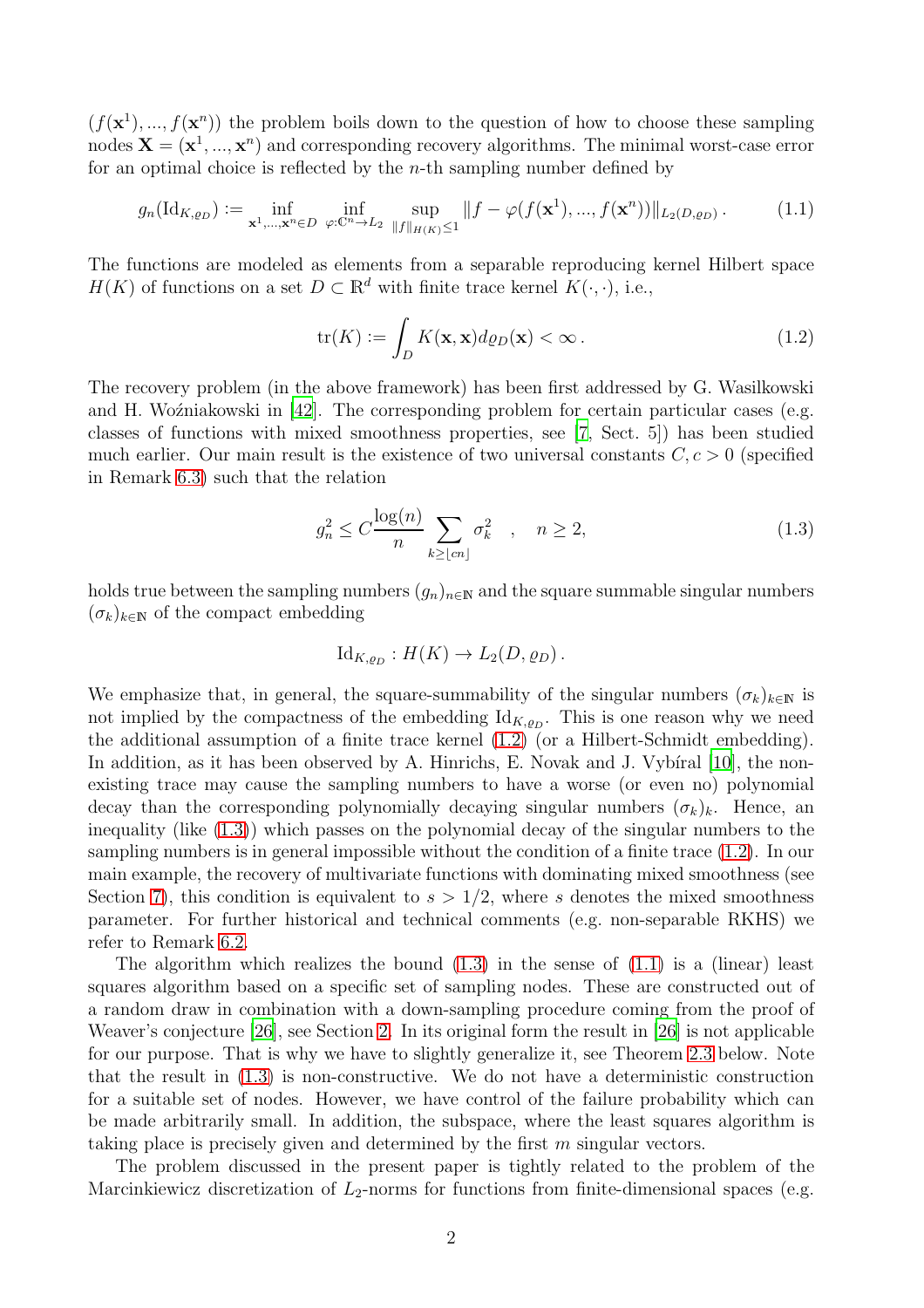trigonometric polynomials). In fact, constructing well-conditioned matrices for the least squares approximation is an equivalent issue. Let us emphasize that V.N. Temlyakov (and coauthors) already used the S. Nitzan, A. Olevskii and A. Ulanovskii construction [\[26\]](#page-19-1) for the Marcinkiewicz discretization problem in the context of multivariate (hyperbolic cross) polynomials, see [\[35,](#page-19-2) [34\]](#page-19-3) and the very recent paper [\[21](#page-18-2)].

Compared to the result by D. Krieg and M. Ullrich [\[15](#page-18-3)] the relation [\(1.3\)](#page-1-1) is stronger. In fact, the difference is mostly in the log-exponent as the example below shows. The general relation [\(1.3\)](#page-1-1) yields a significant improvement in the situation of mixed Sobolev embeddings in  $L_2$ , see Section [7.](#page-15-0) Applied for instance to the situation of  $H_{\text{mix}}^s(\mathbb{T}^d)$  in  $L_2(\mathbb{T}^d)$  with  $s > 1/2$ (this condition is equivalent to the finite trace condition  $(1.2)$ ) the result in  $(1.3)$  yields

<span id="page-2-0"></span>
$$
g_n \lesssim_d n^{-s} \log(n)^{(d-1)s+1/2}, \tag{1.4}
$$

whereas the result in  $[15]$  (see also  $[13, 41, 24]$  $[13, 41, 24]$  $[13, 41, 24]$  $[13, 41, 24]$  $[13, 41, 24]$ ) implies

$$
g_n \lesssim_d n^{-s} \log(n)^{(d-1)s+s}.
$$

The log-gap grows with  $s > 1/2$ . Our new result achieves rates that are only worse by  $\sqrt{\log(n)}$  in comparison to the benchmark rates given by the singular numbers. Note that in  $d \geq 3$  and any  $s > 1/2$  the bound [\(1.4\)](#page-2-0) yields a better performance than any sparse grid technique is able to provide, see [\[33\]](#page-19-6), [\[2\]](#page-18-5), [\[31](#page-19-7)], [\[8](#page-18-6)], [\[6](#page-18-7)], [\[3\]](#page-18-8) and [\[7](#page-18-0), Sect. 5]. In addition, combining the above result with recent preasymptotic estimates for the  $(\sigma_j)_j$ , see [\[18](#page-18-9)], [\[19\]](#page-18-10), [\[17\]](#page-18-11), [\[14\]](#page-18-12), we are able to obtain reasonable bounds for  $g_n$  also in the case of small n. See Section [7](#page-15-0) for further comments and references in this direction.

D. Krieg and M. Ullrich [\[15](#page-18-3)] used a sophisticated random sampling strategy which allowed for establishing a new connection between sampling numbers and singular values. Let us emphasize that this can be considered as a major progress in this field. In addition, the result in this paper partly relies on this random sampling strategy according to a distribution built upon spectral properties of the embedding. The advantage of the pure random strategy in connection with a  $log(n)$ -oversampling is the fact that the failure probability decays polynomially in *n* which has been recently shown by M. Ullrich [\[41](#page-19-4)] and, independently, by M. Moeller together with the third named author [\[24](#page-19-5)]. In other words, although this approach incorporates a probabilistic ingredient, the failure probability is controlled and the algorithm may be implemented. Note, that there are some obvious parallels to the field of compressed sensing, where also the measurement matrix is drawn at random and satisfies RIP with high probability.

**Notation.** As usual N denotes the natural numbers,  $\mathbb{N}_0 := \mathbb{N} \cup \{0\}$ , Z denotes the integers, R the real numbers and  $\mathbb{R}_+$  the non-negative real numbers and C the complex numbers. For a natural number m we set  $[m] := \{1, ..., m\}$ . We will also use ∪ to emphasize, that a union is disjoint. If not indicated otherwise  $log(\cdot)$  denotes the natural logarithm of its argument.  $\mathbb{C}^n$  denotes the complex *n*-space, whereas  $\mathbb{C}^{m \times n}$  denotes the set of all  $m \times n$ -matrices **L** with complex entries. Vectors and matrices are usually typesetted boldface with  $\mathbf{x}, \mathbf{y} \in \mathbb{C}^n$ . The matrix  $\mathbf{L}^*$  denotes the adjoint matrix. The spectral norm of matrices  $\mathbf{L}$  is denoted by  $\|\mathbf{L}\|$  or  $||L||_{2\to 2}$ . For a complex (column) vector  $y \in \mathbb{C}^n$  (or  $\ell_2$ ) we will often use the tensor notation for the matrix

$$
\mathbf{y} \otimes \mathbf{y} := \mathbf{y} \cdot \mathbf{y}^* = \mathbf{y} \cdot \overline{\mathbf{y}}^\top \in \mathbb{C}^{n \times n} \text{ (or } \mathbb{C}^{\mathbb{N} \times \mathbb{N}} \text{)}.
$$

For  $0 < p \le \infty$  and  $\mathbf{x} \in \mathbb{C}^n$  we denote  $\|\mathbf{x}\|_p := (\sum_{i=1}^n |x_i|^p)^{1/p}$  with the usual modification in the case  $p = \infty$  or x being an infinite sequence. As usual we will denote with  $\mathbb{E}X$  the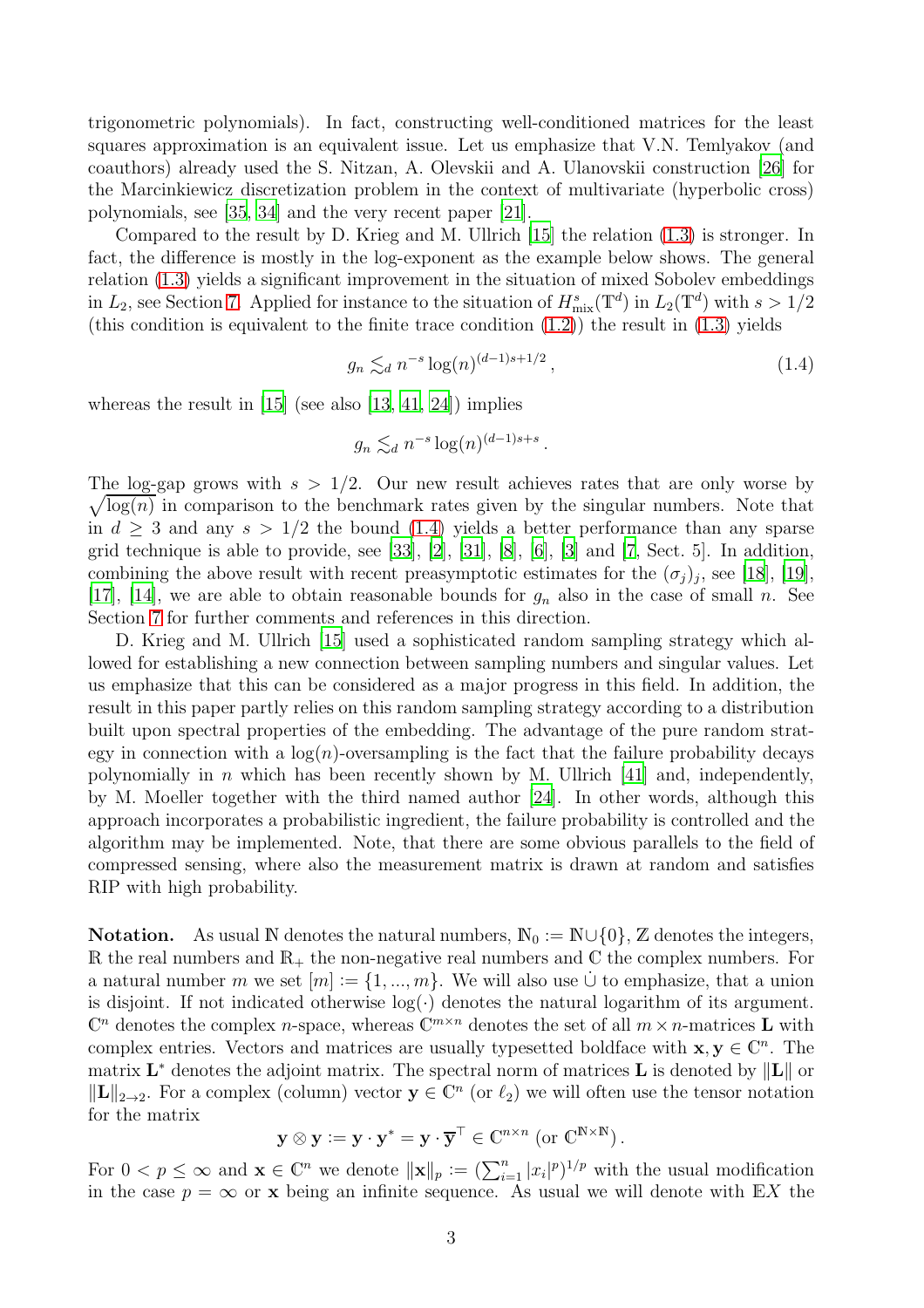expectation of a random variable X on a probability space  $(\Omega, \mathcal{A}, \mathbb{P})$ . Given a measurable subset  $D \subset \mathbb{R}^d$  and a measure  $\varrho$  we denote with  $L_2(D, \varrho)$  the space of all square integrable complex-valued functions (equivalence classes) on D with  $\int_D |f(\mathbf{x})|^2 d\varrho(\mathbf{x}) < \infty$ . We will often use  $\Omega = D^n$  as probability space with the product measure  $\mathbb{P} = d\varrho^n$  if  $\varrho$  is a probability measure itself.

## <span id="page-3-0"></span>2 Weaver's theorem

In this section we prove a modified version of Weaver's KS<sub>2</sub>-theorem, also known as Weaver's  $KS_2$ -conjecture, from [\[43\]](#page-20-0) which was shown to be equivalent to the famous Kadison-Singer conjecture [\[12](#page-18-13)] dating back as far as 1959. For a long time, these statements were mere conjectures and many people even believed them to be false. Since the celebrated proof given by A. Marcus, D. Spielman, and N. Srivastava [\[22\]](#page-19-8) in 2015, however, they have turned into actual theorems and thus into rather strong tools for various applications, and it is in fact the Weaver  $KS_2$ -conjecture that is at the heart of our argument in this article. We need it in a slightly modified form, however, formulated in Theorem [2.3](#page-4-0) below. The starting point for its proof is the following reformulation of the classical Weaver statement which already occurred in [\[26](#page-19-1)]. We will formulate it with slightly improved constants, see [\[25](#page-19-9)].

**Theorem 2.1** ([\[26\]](#page-19-1)). Let  $0 < \varepsilon$  and  $\mathbf{u}_1, ..., \mathbf{u}_n \in \mathbb{C}^m$  with  $\|\mathbf{u}_i\|_2^2 \leq \varepsilon$  for all  $i = 1, ..., n$  and

<span id="page-3-1"></span>
$$
\sum_{i=1}^{n} |\langle \mathbf{w}, \mathbf{u}_i \rangle|^2 = ||\mathbf{w}||_2^2
$$
 (2.1)

*for all*  $\mathbf{w} \in \mathbb{C}^m$ . Then there is a partition  $S_1 \dot{\cup} S_2 = [n]$  *with* 

$$
\sum_{i \in S_j} |\langle \mathbf{w}, \mathbf{u}_i \rangle|^2 \leq \frac{(1 + \sqrt{2\varepsilon})^2}{2} \|\mathbf{w}\|_2^2
$$

*for each*  $j = 1, 2$  *and all*  $\mathbf{w} \in \mathbb{C}^m$ *. Especially, we have* 

$$
\frac{1-(2+\sqrt{2})\sqrt{\varepsilon}}{2}\|\mathbf{w}\|_2^2 \leq \sum_{i \in S_j} |\langle \mathbf{w}, \mathbf{u}_i\rangle|^2 \leq \frac{1+(2+\sqrt{2})\sqrt{\varepsilon}}{2}\|\mathbf{w}\|_2^2
$$

*for each*  $j = 1, 2$  *and all*  $\mathbf{w} \in \mathbb{C}^m$ *.* 

Note, that the above statement is trivial for  $\varepsilon \geq (2+\sqrt{2})^{-2}$ , since in this case the lower bound is  $\leq 0$  and the upper bound is  $\geq 1$ . Relaxing condition [\(2.1\)](#page-3-1), one obtains an analogous statement for non-tight frames.

<span id="page-3-2"></span>Corollary 2.2 ([\[26\]](#page-19-1)). Let  $0 < \varepsilon$  and  $\mathbf{u}_1, ..., \mathbf{u}_n \in \mathbb{C}^m$  with  $\|\mathbf{u}_i\|_2^2 \leq \varepsilon$  for all  $i = 1, ..., n$  and

$$
\alpha \|\mathbf{w}\|_2^2 \le \sum_{i=1}^n |\langle \mathbf{w}, \mathbf{u}_i\rangle|^2 \le \beta \|\mathbf{w}\|_2^2
$$

*for all*  $\mathbf{w} \in \mathbb{C}^m$ , where  $\beta \geq \alpha > 0$  *are some fixed constants. Then there is a partition*  $S_1 \dot{\cup} S_2 = [n]$ , such that

$$
\frac{1-(2+\sqrt{2})\sqrt{\varepsilon/\alpha}}{2}\cdot\alpha\|\mathbf{w}\|_2^2\leq\sum_{i\in S_j}|\langle\mathbf{w},\mathbf{u}_i\rangle|^2\leq\frac{1+(2+\sqrt{2})\sqrt{\varepsilon/\alpha}}{2}\cdot\beta\|\mathbf{w}\|_2^2
$$

*for each*  $j = 1, 2$  *and all*  $\mathbf{w} \in \mathbb{C}^m$ *.*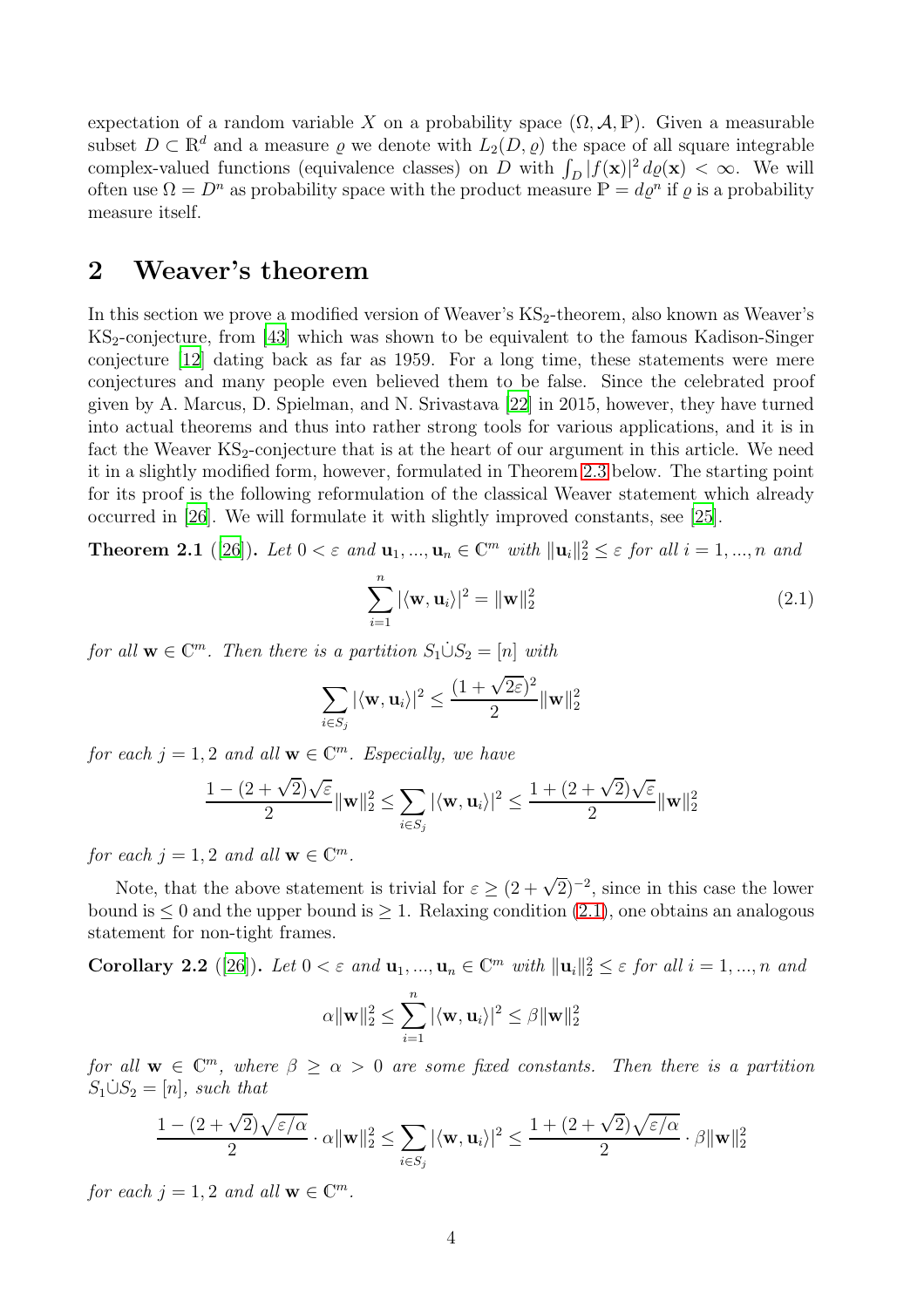Again, the above statement is trivial for  $\varepsilon/\alpha \geq (2+\sqrt{2})^{-2}$ . Now we are ready to formulate and prove the theorem which is convenient for our later purpose. The proof technique of this theorem is analogous to the one used for the proof of Lemma 2 in [\[26\]](#page-19-1). After the preprint was finished, V.N. Temlyakov pointed out to us that their proof of Lemma 2.2 in their recent paper [\[21\]](#page-18-2), which is stated in a weaker form, also contains a version of the theorem below with unspecified constants.

<span id="page-4-0"></span>**Theorem 2.3.** Let  $k_1, k_2, k_3 > 0$  and  $\mathbf{u}_1, ..., \mathbf{u}_n \in \mathbb{C}^m$  with  $\|\mathbf{u}_i\|_2^2 \leq k_1 \frac{m}{n}$  $\frac{m}{n}$  for all  $i = 1, ..., n$ *and*  $\boldsymbol{n}$ 

$$
k_2 \|\mathbf{w}\|_2^2 \le \sum_{i=1}^n |\langle \mathbf{w}, \mathbf{u}_i \rangle|^2 \le k_3 \|\mathbf{w}\|_2^2
$$

*for all*  $\mathbf{w} \in \mathbb{C}^m$ *. Then there is a*  $J \subseteq [n]$  *of size*  $\#J \leq c_1m$  *with* 

$$
c_2 \cdot \frac{m}{n} ||\mathbf{w}||_2^2 \le \sum_{i \in J} |\langle \mathbf{w}, \mathbf{u}_i \rangle|^2 \le c_3 \cdot \frac{m}{n} ||\mathbf{w}||_2^2
$$

*for all*  $\mathbf{w} \in \mathbb{C}^m$ , where  $c_1, c_2, c_3$  *only depend on*  $k_1, k_2, k_3$ *. More precisely, we can choose* 

$$
c_1 = 1642 \frac{k_1}{k_2}
$$
,  $c_2 = (2 + \sqrt{2})^2 k_1$ ,  $c_3 = 1642 \frac{k_1 k_3}{k_2}$ 

*in case*  $\frac{n}{m} \geq 47 \frac{k_1}{k_2}$ . In the regime  $1 \leq \frac{n}{m} < 47 \frac{k_1}{k_2}$  one may put  $c_1 = 47 k_1/k_2$ ,  $c_2 = k_2$ ,  $c_3 = 47k_1k_3/k_2.$ 

*Proof.* To ease the notation a bit, let us set  $\zeta := 2 + \sqrt{2}$ . Put  $\delta := k_1 \frac{m}{n}$  $\frac{m}{n}$ ,  $\alpha_0 := k_2$ ,  $\beta_0 := k_3$ and define recursively

$$
\alpha_{\ell+1}:=\frac{1-\zeta\sqrt{\delta/\alpha_\ell}}{2}\cdot \alpha_\ell, \quad \beta_{\ell+1}:=\frac{1+\zeta\sqrt{\delta/\alpha_\ell}}{2}\cdot \beta_\ell
$$

for  $\ell \in \mathbb{N}_0$ . Assume for the moment that  $\delta < (2\zeta)^{-2}k_2$ . We want to show that there is a constant  $\gamma > 0$ , not depending on  $\delta$  and an  $L \in \mathbb{N}$ , such that  $\alpha_{\ell} \geq (2\zeta)^2 \delta$  for all  $\ell \leq L$  as well as  $\zeta^2 \delta \leq \alpha_{L+1} < (2\zeta)^2 \delta$  and  $\beta_{L+1} < \gamma \alpha_{L+1} < (2\zeta)^2 \gamma \delta$ . Notice that

$$
\frac{1-\sqrt{\delta/\alpha_\ell}}{2}
$$

is strictly increasing in  $\alpha_{\ell} > 0$ . For  $\alpha_{\ell} \ge (2\zeta)^2 \delta$  we thus have

$$
\frac{1}{4} = \frac{1 - \zeta \sqrt{\frac{\delta}{(2\zeta)^2 \delta}}}{2} \le \frac{1 - \zeta \sqrt{\delta/\alpha_{\ell}}}{2} < \lim_{x \to \infty} \frac{1 - \zeta \sqrt{\delta/x}}{2} = \frac{1}{2},
$$

and therefore

$$
\frac{1}{4}\alpha_\ell \leq \frac{1-\zeta\sqrt{\delta/\alpha_\ell}}{2}\cdot \alpha_\ell = \alpha_{\ell+1} < \frac{1}{2}\alpha_\ell.
$$

Set  $L := \max \{ \ell \in \mathbb{N}_0 : \alpha_{\ell} \ge (2\zeta)^2 \delta \}$  so that  $\alpha_{\ell} \ge (2\zeta)^2 \delta$  for all  $\ell \le L$ . Notice that, since  $\alpha_{\ell+1} < \alpha_{\ell}/2$  as long as  $\alpha_{\ell} \ge (2\zeta)^2 \delta$ , we have  $L < \infty$ . Since  $\alpha_0 = k_2 > (2\zeta)^2 \delta$ , we also have  $L > 0$ .

The definition of L directly yields  $\alpha_{L+1} < (2\zeta)^2 \delta$ , but by the above also

$$
\alpha_{L+1} \ge \frac{1}{4} \alpha_L \ge \zeta^2 \delta.
$$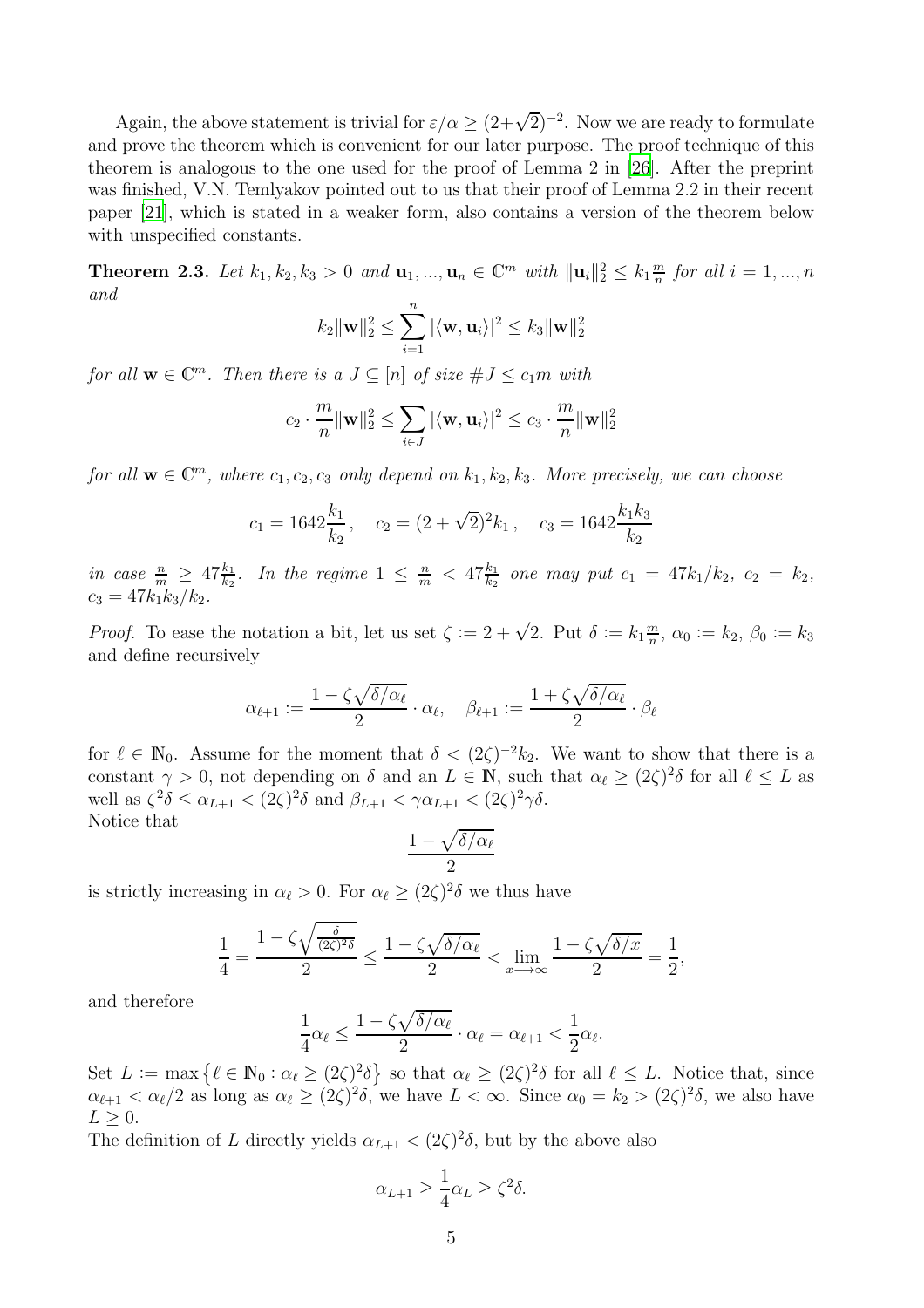It remains to find a  $\gamma > 0$  as described above. To do so, first observe by the definition of the  $\alpha_{\ell}$  and  $\beta_{\ell}$  that

$$
\frac{\beta_{L+1}}{\alpha_{L+1}} = \frac{\beta_L}{\alpha_L} \cdot \frac{1 + \zeta \sqrt{\delta/\alpha_L}}{1 - \zeta \sqrt{\delta/\alpha_L}} = \frac{\beta_{L-1}}{\alpha_{L-1}} \cdot \frac{1 + \zeta \sqrt{\delta/\alpha_{L-1}}}{1 - \zeta \sqrt{\delta/\alpha_{L-1}}} \cdot \frac{1 + \zeta \sqrt{\delta/\alpha_L}}{1 - \zeta \sqrt{\delta/\alpha_L}} = \dots
$$

$$
= \frac{\beta_0}{\alpha_0} \cdot \prod_{\ell=0}^{L} \frac{1 + \zeta \sqrt{\delta/\alpha_\ell}}{1 - \zeta \sqrt{\delta/\alpha_\ell}}.
$$

We have  $\alpha_L \geq (2\zeta)^2 \delta$  so that  $\zeta \sqrt{\delta/\alpha_L} \leq 2^{-1}$  and using

$$
\alpha_{\ell+1} < \frac{1}{2}\alpha_{\ell} \quad \Rightarrow \quad \zeta\sqrt{\delta/\alpha_{\ell}} < 2^{-1/2} \cdot \zeta\sqrt{\delta/\alpha_{\ell+1}}
$$

inductively we get  $\zeta \sqrt{\delta/\alpha_{L-\ell}} \leq 2^{-1-\ell/2}$  for  $\ell = 0, 1, ..., L$ . Thus

$$
\frac{\beta_{L+1}}{\alpha_{L+1}} \le \frac{k_3}{k_2} \cdot \prod_{\ell=0}^{L} \frac{1 + \zeta \sqrt{\delta/\alpha_{\ell}}}{1 - \zeta \sqrt{\delta/\alpha_{\ell}}} < \frac{k_3}{k_2} \cdot \prod_{\ell=0}^{\infty} \frac{1 + 2^{-1 - \ell/2}}{1 - 2^{-1 - \ell/2}} =: \gamma < 35.21 \cdot \frac{k_3}{k_2},
$$

which yields the final claim.

With this at hand, consider the situation of the theorem. Clearly, we have  $n \geq m$  due to the lower frame bound  $k_2 > 0$ . We now distinguish two cases. Firstly, if  $1 \leq \frac{n}{m} < 47 \frac{k_1}{k_2}$ the assertion follows directly for  $J = [n]$  and the choice  $c_1 = \frac{n}{m}$  $\frac{n}{m}$ ,  $c_2 = k_2 \frac{n}{m}$  $\frac{n}{m}$ , and  $\overline{c_3} = k_3 \frac{n}{m}$  $\frac{n}{m}$ . Incorporating the bounds for  $n/m$  gives the choice in the statement of the theorem.

In the second case, when  $\frac{n}{m} \geq 47 \frac{k_1}{k_2}$ , let  $\alpha_\ell$ ,  $\beta_\ell$  be as above and note that  $\delta = k_1 \frac{m}{n} \leq$  $k_2/47 < (2\zeta)^{-2}k_2$ . The vectors  $\mathbf{u}_i$  fulfill the assumptions of Corollary [2.2](#page-3-2) for  $\alpha = \alpha_0 = k_2$ and  $\beta = \beta_0 = k_3$ , so that there is a set  $J_1 \subseteq [n]$  with

$$
\alpha_1 \|\mathbf{w}\|_2^2 \leq \sum_{i \in J_1} |\langle \mathbf{w}, \mathbf{u}_i\rangle|^2 \leq \beta_1 \|\mathbf{w}\|_2^2
$$

for all  $\mathbf{w} \in \mathbb{C}^m$ . By choosing the smaller of the two partition classes  $S_1$  or  $S_2$ , we may assume  $#J_1 \leq \frac{1}{2}$  $\frac{1}{2}n$ . We can now apply Corollary [2.2](#page-3-2) again, where we restrict ourselves to the indices in  $J_1$ . We thus get a  $J_2 \subseteq J_1$  with

$$
\alpha_2 \|\mathbf{w}\|_2^2 \leq \sum_{i \in J_2} |\langle \mathbf{w}, \mathbf{u}_i\rangle|^2 \leq \beta_2 \|\mathbf{w}\|_2^2
$$

for all  $\mathbf{w} \in \mathbb{C}^m$ . Again, by choosing the smaller partition class, we may assume  $\#J_2 \leq$  $\frac{1}{2} \# J_1 \leq \frac{1}{4}$  $\frac{1}{4}n$ . After  $L+1$  applications of Corollary [2.2,](#page-3-2) we get

$$
\alpha_{L+1} \|\mathbf{w}\|_{2}^{2} \leq \sum_{i \in J_{L+1}} |\langle \mathbf{w}, \mathbf{u}_{i} \rangle|^{2} \leq \beta_{L+1} \|\mathbf{w}\|_{2}^{2}
$$

for all  $\mathbf{w} \in \mathbb{C}^m$ , where  $J_{L+1} \subseteq [n]$  with  $\# J_{L+1} \leq 2^{-(L+1)}n$ . By what was proven in the first part of this proof, we therefore get

$$
\zeta^2 \delta \|\mathbf{w}\|_2^2 \leq \sum_{i \in J_{L+1}} |\langle \mathbf{w}, \mathbf{u}_i \rangle|^2 \leq (2\zeta)^2 \gamma \delta \|\mathbf{w}\|_2^2
$$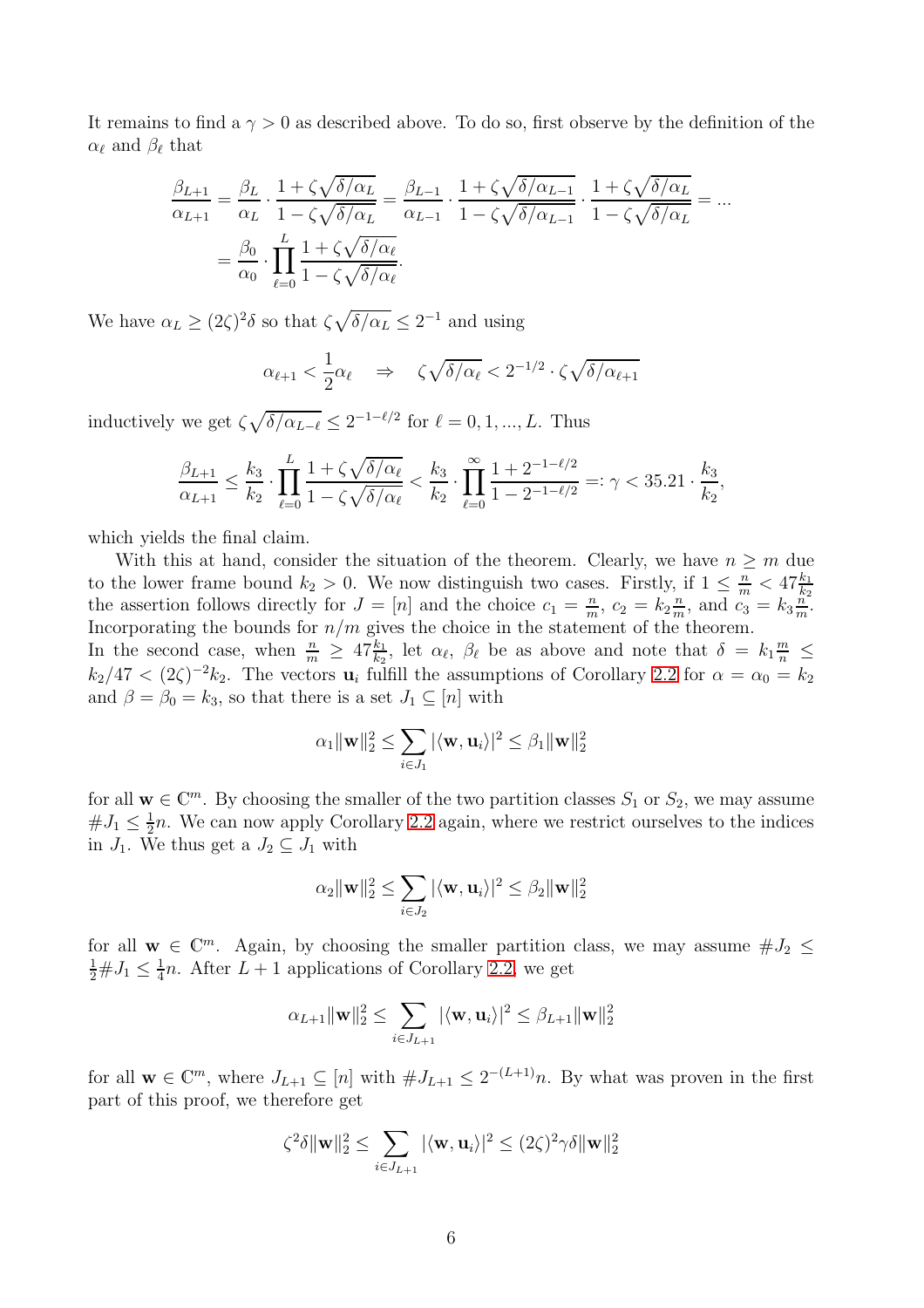for all  $\mathbf{w} \in \mathbb{C}^m$ . We thus get the assertion for  $J = J_{L+1}$ ,  $c_2 = \zeta^2 k_1$  and  $c_3 = (2\zeta)^2 \gamma k_1 \leq$  $35.21 \cdot (2\zeta)^2 \frac{k_1 k_3}{k_2}$  $\frac{1}{k_2}$ . As for  $c_1$ , look at the quantities

$$
\phi_\ell := \frac{\beta_\ell}{\# J_\ell}
$$

for  $\ell = 0, 1, ..., L + 1$ , where we set  $J_0 := [n]$ . Then  $\phi_0 = \beta_0/n = k_3/n$ . Since

$$
\frac{\phi_{\ell+1}}{\phi_{\ell}} = \frac{\beta_{\ell+1}}{\beta_{\ell}} \cdot \frac{\#J_{\ell}}{\#J_{\ell+1}} = \underbrace{\frac{1+\zeta\sqrt{\delta/\alpha_{\ell}}}{2}}_{\geq 1/2} \cdot \underbrace{\frac{\#J_{\ell}}{\#J_{\ell+1}}}_{\geq 2} \geq 1,
$$

we see that the  $\phi_{\ell}$  are monotonically increasing. Thus

$$
\frac{k_3}{n} = \phi_0 \le \phi_{L+1} = \frac{\beta_{L+1}}{\#J_{L+1}} \le \frac{(2\zeta)^2 \gamma \delta}{\#J_{L+1}},
$$

so that

#J = #JL+1 ≤ n k3 · (2ζ) 2 γ · k<sup>1</sup> m n ≤ 35.21 · (2ζ) 2 k1 k2 · m,

i.e.  $c_1 \leq 35.21 \cdot (2\zeta)^2 k_1/k_2$ .

### 3 Reproducing kernel Hilbert spaces

We will work in the framework of reproducing kernel Hilbert spaces. The relevant theoretical background can be found in [\[1](#page-18-14), Chapt. 1] and [\[4](#page-18-15), Chapt. 4]. The papers [\[9\]](#page-18-16) and [\[32\]](#page-19-10) are also of particular relevance for the subject of this paper.

Let  $L_2(D, \rho_D)$  be the space of complex-valued square-integrable functions with respect to  $\varrho_D$ . Here  $D \subset \mathbb{R}^d$  is an arbitrary measurable subset and  $\varrho_D$  a measure on D. We further consider a reproducing kernel Hilbert space  $H(K)$  with a Hermitian positive definite kernel K on  $D \times D$ . The crucial property of reproducing kernel Hilbert spaces is the fact that Dirac functionals are continuous, or, equivalently, the reproducing property

$$
f(\mathbf{x}) = \langle f, K(\cdot, \mathbf{x}) \rangle_{H(K)}
$$

holds for all  $\mathbf{x} \in D$ .

We will use the notation from [\[4,](#page-18-15) Chapt. 4]. In the framework of this paper, the finite trace of the kernel is given by

<span id="page-6-0"></span>
$$
\text{tr}(K) := \|K\|_2^2 = \int_D K(\mathbf{x}, \mathbf{x}) d\rho_D(\mathbf{x}) < \infty. \tag{3.1}
$$

The embedding operator

<span id="page-6-1"></span>
$$
\mathrm{Id}_{K,\varrho_D}: H(K) \to L_2(D,\varrho_D) \tag{3.2}
$$

is Hilbert-Schmidt under the finite trace condition [\(3.1\)](#page-6-0), see [\[9](#page-18-16)], [\[32](#page-19-10), Lemma 2.3], which we always assume from now on. We additionally assume that  $H(K)$  is at least infinite dimensional. Let us denote the (at most) countable system of strictly positive eigenvalues  $(\lambda_j)_{j\in\mathbb{N}}$  of  $W_{K,\varrho_D} = \mathrm{Id}_{K,\varrho_D}^* \circ \mathrm{Id}_{K,\varrho_D}$  arranged in non-increasing order, i.e.,

$$
\lambda_1 \geq \lambda_2 \geq \lambda_3 \geq \cdots > 0.
$$

| ٠<br>I |
|--------|
|        |
|        |
|        |
| I      |
|        |

 $\Box$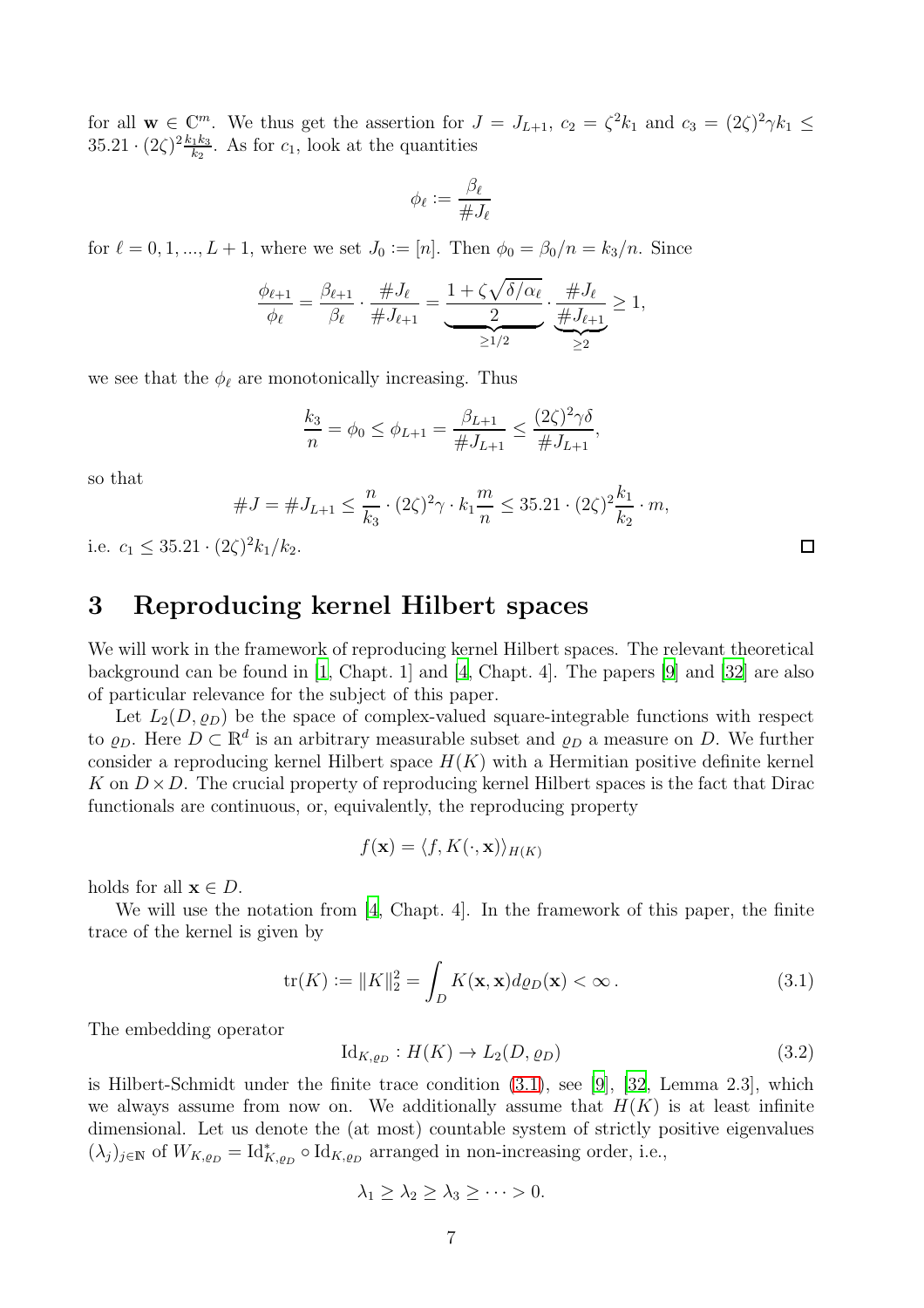We will also need the left and right singular vectors  $(e_k)_k \subset H(K)$  and  $(\eta_k)_k \subset L_2(D, \varrho_D)$ which both represent orthonormal systems in the respective spaces related by  $e_k = \sigma_k \eta_k$  with  $\lambda_k = \sigma_k^2$  for  $k \in \mathbb{N}$ . We would like to emphasize that the embedding [\(3.2\)](#page-6-1) is not necessarily injective. In other words, for certain kernels there might also be a nontrivial null-space of the embedding in [\(3.2\)](#page-6-1). Therefore, the system  $(e_k)_k$  from above is not necessarily a basis in  $H(K)$ . It would be a basis under additional restrictions, e.g. if the kernel  $K(\cdot, \cdot)$  is continuous and bounded (i.e. a Mercer kernel). It is shown in [\[9](#page-18-16)], [\[32,](#page-19-10) Lemma 2.3] that if  $tr(K) < \infty$ and  $H(K)$  is separable the non-negative function

<span id="page-7-2"></span>
$$
K(\mathbf{x}, \mathbf{x}) - \sum_{k=1}^{\infty} |e_k(\mathbf{x})|^2
$$
\n(3.3)

vanishes almost everywhere. Let us finally define the "spectral functions"

$$
N(m) := \sup_{\mathbf{x} \in D} \sum_{k=1}^{m-1} |\eta_k(\mathbf{x})|^2
$$
 (3.4)

and

$$
T(m) := \sup_{\mathbf{x} \in D} \sum_{k=m}^{\infty} |e_k(\mathbf{x})|^2
$$
\n(3.5)

provided that they exist.

### 4 Weighted least squares

Let us begin with concentration inequalities for the spectral norm of sums of complex rank-1 matrices. Such matrices appear as  $L^*L$  when studying least squares solutions of overdetermined linear systems

$$
\mathbf{L}\cdot\mathbf{c}=\mathbf{f}\,,
$$

where  $\mathbf{L} \in \mathbb{C}^{n \times m}$  is a matrix with  $n > m$ . It is well-known that the above system may not have a solution. However, we can ask for the vector c which minimizes the residual  $\|\mathbf{f} - \mathbf{L} \cdot \mathbf{c}\|_2$ . Multiplying the system with  $\mathbf{L}^*$  gives

$$
\mathbf{L}^{\ast}\mathbf{L}\cdot\mathbf{c}=\mathbf{L}^{\ast}\cdot\mathbf{f}
$$

which is called the system of normal equations. If  $L$  has full rank then the unique solution of the least squares problem is given by

<span id="page-7-1"></span><span id="page-7-0"></span>
$$
\mathbf{c} = (\mathbf{L}^* \mathbf{L})^{-1} \mathbf{L}^* \cdot \mathbf{f} \,. \tag{4.1}
$$

For function recovery problems we will use the following matrix

$$
\mathbf{L}_{n,m} := \left( \begin{array}{ccc} \eta_1(\mathbf{x}^1) & \eta_2(\mathbf{x}^1) & \cdots & \eta_{m-1}(\mathbf{x}^1) \\ \vdots & \vdots & \vdots \\ \eta_1(\mathbf{x}^n) & \eta_2(\mathbf{x}^n) & \cdots & \eta_{m-1}(\mathbf{x}^n) \end{array} \right) = \left( \begin{array}{c} \mathbf{y}^1 \\ \vdots \\ \mathbf{y}^n \end{array} \right) \quad \text{and} \quad \mathbf{f} = \left( \begin{array}{c} f(\mathbf{x}^1) \\ \vdots \\ f(\mathbf{x}^n) \end{array} \right), \tag{4.2}
$$

for  $\mathbf{X} = (\mathbf{x}^1, ..., \mathbf{x}^n) \in D^n$  of distinct sampling nodes and a system  $(\eta_k(\cdot))_k$  of functions. Here  $y^i := (\eta_1(\mathbf{x}^i), ..., \eta_{m-1}(\mathbf{x}^i)), i = 1, ..., n.$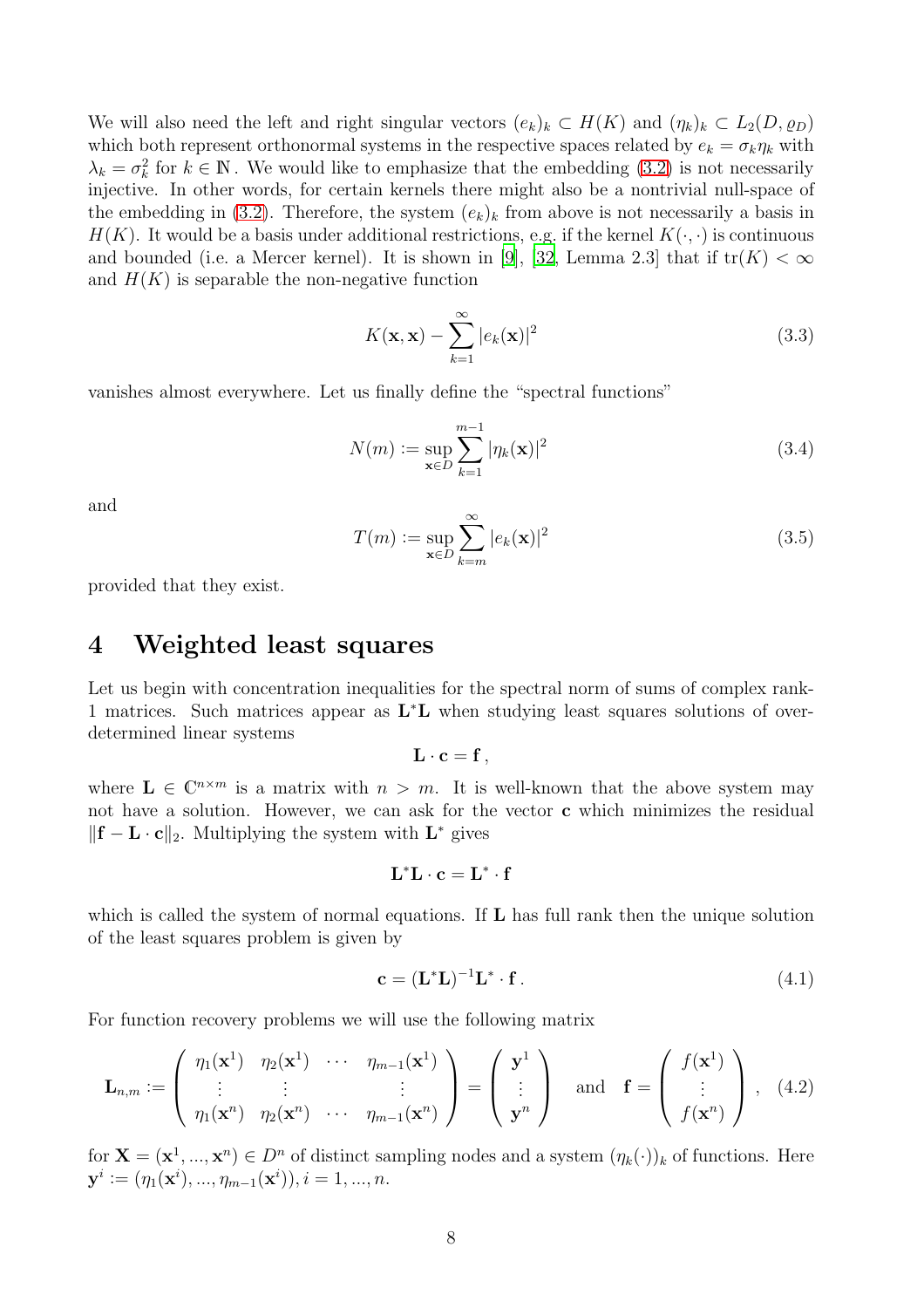<span id="page-8-2"></span>**Lemma 4.1.** *[\[13,](#page-18-4) Proposition 3.1]* Let  $L \in \mathbb{C}^{n \times m}$  be a matrix with  $m \leq n$  with full rank and *singular values*  $\tau_1, ..., \tau_m > 0$  *arranged in non-increasing order.* 

- (i) Then also the matrix  $(L^*L)^{-1}L^*$  has full rank and singular values  $\tau_m^{-1}, ..., \tau_1^{-1}$  (arranged *in non-increasing order).*
- (ii) *In particular, it holds that*

$$
(\mathbf{L}^{\ast}\mathbf{L})^{-1}\mathbf{L}^{\ast}=\mathbf{V}^{\ast}\tilde{\mathbf{\Sigma}}\mathbf{U}
$$

 $whenever \mathbf{L} = \mathbf{U}^* \Sigma \mathbf{V}$ , where  $\Sigma \in \mathbb{R}^{n \times m}$  *is a rectangular matrix only with*  $(\tau_1, \ldots, \tau_m)$  *on the main diagonal and orthogonal matrices*  $\mathbf{U} \in \mathbb{C}^{n \times n}$  *and*  $\mathbf{V} \in \mathbb{C}^{m \times m}$ *. Here*  $\tilde{\mathbf{\Sigma}} \in \mathbb{R}^{m \times n}$ *denotes the matrix with*  $(\tau_1^{-1}, ..., \tau_m^{-1})$  *on the main diagonal.* 

(iii) The operator norm  $\|(\mathbf{L}^*\mathbf{L})^{-1}\mathbf{L}^*\|_{2\to 2}$  can be controlled as follows

$$
\tau_1^{-1} \leq ||(\mathbf{L}^* \mathbf{L})^{-1} \mathbf{L}^*||_{2 \to 2} \leq \tau_m^{-1}.
$$

Being in the RKHS setting we compute the coefficients  $c_k$ ,  $k = 1, \ldots, m-1$ , of the approximant

$$
S_{\mathbf{X}}^m f := \sum_{k=1}^{m-1} c_k \, \eta_k \tag{4.3}
$$

using the least squares algorithm [\(4.1\)](#page-7-0). We will also use the weighted version below, where  $\rho_m(\cdot)$  is a density function which essentially first appeared in [\[15](#page-18-3)] and has been adapted in  $[24]$  to

<span id="page-8-1"></span>
$$
\varrho_m(\mathbf{x}) = \frac{1}{2} \left( \frac{1}{m-1} \sum_{j=1}^{m-1} |\eta_j(\mathbf{x})|^2 + \frac{K(\mathbf{x}, \mathbf{x}) - \sum_{j=1}^{m-1} |e_j(\mathbf{x})|^2}{\int_D K(\mathbf{x}, \mathbf{x}) d\varrho_D(\mathbf{x}) - \sum_{j=1}^{m-1} \lambda_j} \right). \tag{4.4}
$$

### Algorithm 1 Weighted least squares approximation [\[5\]](#page-18-17),[\[15\]](#page-18-3),[\[13](#page-18-4)].

| Input: $\mathbf{X} = (\mathbf{x}^1, , \mathbf{x}^n) \in D^n$ | matrix of distinct sampling nodes,                                   |
|--------------------------------------------------------------|----------------------------------------------------------------------|
| ${\bf f} = (f({\bf x}^1),,f({\bf x}^n))^{\top}$              | samples of f evaluated at the nodes from $X$ ,                       |
| $m \in \mathbb{N}$                                           | $m \leq n$ such that the matrix $\mathbf{L}_{n,m}$ in (4.5) has full |
|                                                              | (column) rank.                                                       |

Compute weighted samples  $g := (g_j)_{j=1}^n$  with  $g_j :=$  $\int 0, \qquad \qquad \varrho_m(\mathbf{x}^j) = 0,$  $f(\mathbf{x}^j)/\sqrt{\varrho_m(\mathbf{x}^j)}, \quad \varrho_m(\mathbf{x}^j) \neq 0$ . Solve the over-determined linear system

$$
\widetilde{\mathbf{L}}_{n,m} \cdot (\widetilde{c}_1, ..., \widetilde{c}_{m-1})^{\top} = \mathbf{g}, \ \widetilde{\mathbf{L}}_{n,m} := (l_{j,\ell})_{j=1,\ell=1}^{n,m-1}, \ l_{j,\ell} := \begin{cases} 0, & \ell_m(\mathbf{x}^j) = 0, \\ \eta_{\ell}(\mathbf{x}^j) / \sqrt{\ell_m(\mathbf{x}^j)}, & \ell_m(\mathbf{x}^j) \neq 0, \\ 0. \end{cases}
$$
\n(4.5)

via least squares (e.g. directly or via the LSQR algorithm [\[29](#page-19-11)]), i.e., compute

<span id="page-8-0"></span>
$$
(\tilde{c}_1, ..., \tilde{c}_{m-1})^{\top} := (\widetilde{\mathbf{L}}_{n,m}^{\ast} \widetilde{\mathbf{L}}_{n,m})^{-1} \widetilde{\mathbf{L}}_{n,m}^{\ast} \cdot \mathbf{g}.
$$

Output:  $\tilde{\mathbf{c}} = (\tilde{c}_1, ..., \tilde{c}_{m-1})^\top \in \mathbb{C}^{m-1}$  coefficients of the approximant  $\widetilde{S}_{\mathbf{X}}^m f := \sum_{k=1}^{m-1} \tilde{c}_k \eta_k$ .

Note, that the mapping  $f \mapsto \overline{S_{\mathbf{x}}^m} f$  is well-defined and linear for a fixed set of sampling nodes

$$
\mathbf{X} = (\mathbf{x}^1, ..., \mathbf{x}^n) \in D^n
$$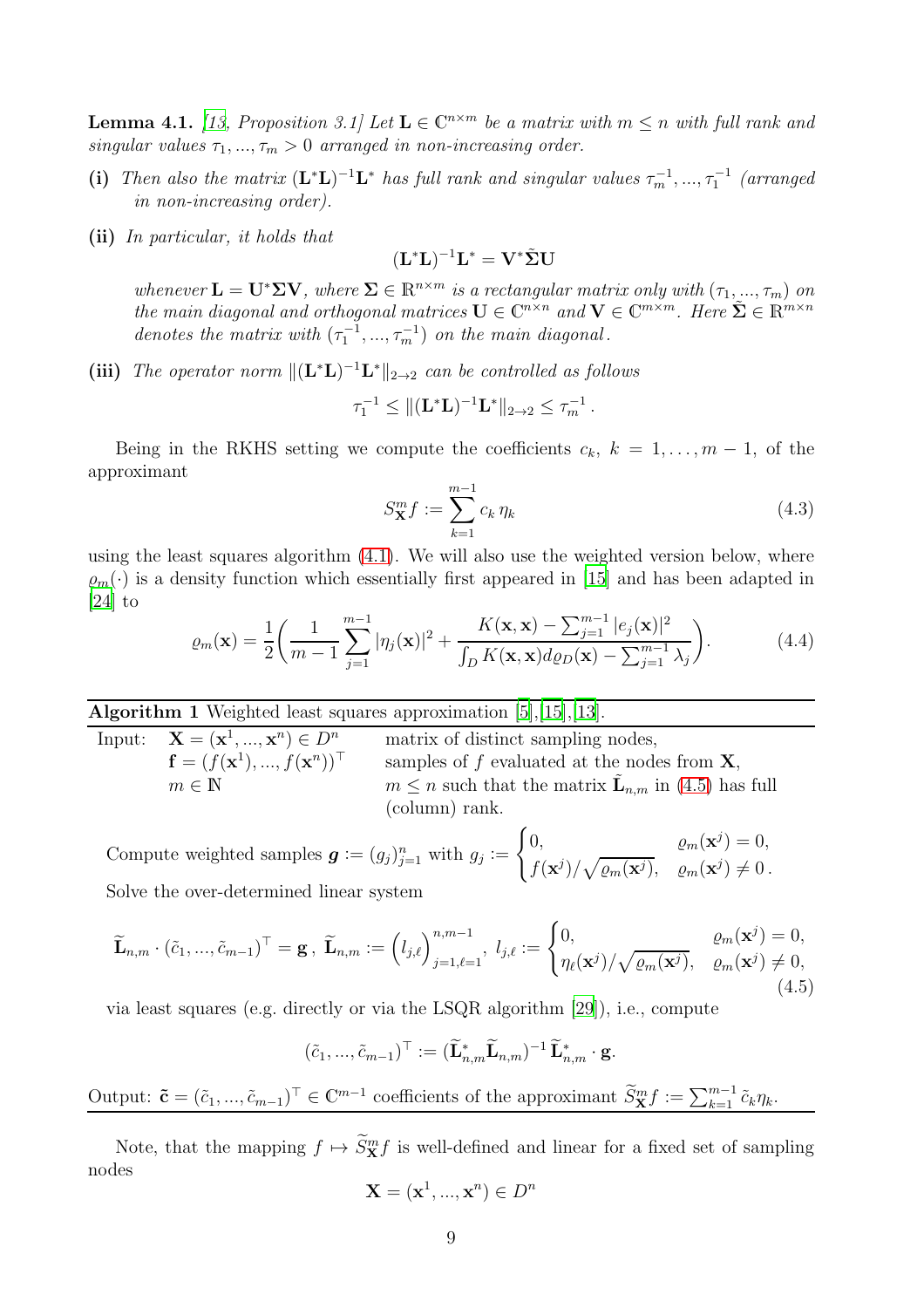if the matrix  $\mathbf{L}_{n,m}$  has full (column) rank. The next section gives sufficient conditions when this is the case.

### 5 Concentration results for random matrices

We start with a concentration inequality for the spectral norm of a matrix of type  $(4.2)$ . It turns out that the complex matrix  $\mathbf{L}_{n,m} := \mathbf{L}_{n,m}(\mathbf{X}) \in \mathbb{C}^{n \times (m-1)}$  has full rank with high probability, if  $\mathbf{X} = (\mathbf{x}^1, ..., \mathbf{x}^n)$  is drawn at random from  $D^n$  according to a measure  $P = d\varrho^n$ , the functions  $(\eta_k)_{k=1}^{m-1}$  are orthonormal w.r.t the measure  $\varrho$  and m is not too large (compared to  $n$ ). We will find below that the eigenvalues of

$$
\mathbf{H}_m := \mathbf{H}_m(\mathbf{X}) = \frac{1}{n} \mathbf{L}_{n,m}^* \mathbf{L}_{n,m} = \frac{1}{n} \sum_{i=1}^n \mathbf{y}^i \otimes \mathbf{y}^i \in \mathbb{C}^{(m-1)\times(m-1)}
$$
(5.1)

are bounded away from zero with high probability if  $m$  is small enough compared to  $n$ . The following result is a consequence of [\[40,](#page-19-12) Thm. 1.1], see also [\[24](#page-19-5), Thm. 2.3, Cor. 2.5].

<span id="page-9-0"></span>**Theorem 5.1.** For  $n \geq m$ ,  $r > 1$  we immediately obtain that the matrix  $H_m$  has only *eigenvalues greater than*  $1/2$  *and smaller than*  $3/2$  *with probability at least*  $1 - 2n^{1-r}$  *if the nodes are sampled i.i.d. according to* ̺ *and*

$$
N(m) \le \frac{n}{10 \, r \log n},\tag{5.2}
$$

*where*  $N(m)$  *is the quantity defined in* [\(3.4\)](#page-7-2)*. Equivalently, we have for all*  $\mathbf{w} \in \mathbb{C}^{m-1}$ 

$$
\frac{1}{2} \|\mathbf{w}\|_{2}^{2} \leq \frac{1}{n} \|\mathbf{L}_{n,m}\mathbf{w}\|_{2}^{2} \leq \frac{3}{2} \|\mathbf{w}\|_{2}^{2}
$$

$$
\sqrt{\frac{2}{3n}} \leq \|(\mathbf{L}_{n,m}^{*}\mathbf{L}_{n,m})^{-1}\mathbf{L}_{n,m}^{*}\|_{2\to 2} \leq \sqrt{\frac{2}{n}}
$$
(5.3)

*and*

with probability at least 
$$
1 - 2n^{1-r}
$$

Let us now turn to infinite matrices. We need a result which can be applied to independent  $\ell_2$ -sequences of the form

$$
\mathbf{y}^{i} = (e_m(\mathbf{x}^{i}), e_{m+1}(\mathbf{x}^{i}), \ldots) , i = 1, ..., n,
$$

where  $(e_k)_k \subset H(K)$  is the system of right singular vectors of the embedding Id:  $H(K) \to L_2$ defined above.

The following infinite-dimensional concentration result is proved in [\[24](#page-19-5), Thm. 1.1]. There are earlier versions for the finite-dimensional framework (matrices) proved by Tropp [\[40\]](#page-19-12), Oliveira [\[28\]](#page-19-13), Rauhut [\[30\]](#page-19-14) and others. Mendelson, Pajor [\[23\]](#page-19-15) and also Oliveira [\[28](#page-19-13)] comment on infinite versions of their result. The key feature of the following proposition is the exact control of the constants and the decaying fail probability, see also Remark 3.10 in [\[24\]](#page-19-5) for a more detailed comparison to earlier results.

<span id="page-9-1"></span>**Proposition 5.2.** Let  $y^i$ ,  $i = 1...n$ , be i.i.d random sequences from  $\ell_2$ . Let further  $n \geq 3$ ,  $r > 1, M > 0$  such that  $\|\mathbf{y}^i\|_2 \leq M$  for all  $i = 1...n$  almost surely and  $\mathbb{E} \mathbf{y}^i \otimes \mathbf{y}^i = \mathbf{\Lambda}$  for all  $i = 1 \ldots n$ . Then

$$
\mathbb{P}\Big(\Big\|\frac{1}{n}\sum_{i=1}^n \mathbf{y}^i \otimes \mathbf{y}^i - \mathbf{\Lambda}\Big\|_{2\to 2} \ge F\Big) \le 2^{\frac{3}{4}} n^{1-r},
$$
  
where  $F := \max\left\{\frac{8r\log n}{n} M^2 \kappa^2, \|\mathbf{\Lambda}\|_{2\to 2}\right\}$  and  $\kappa = \frac{1+\sqrt{5}}{2}$ .

*.*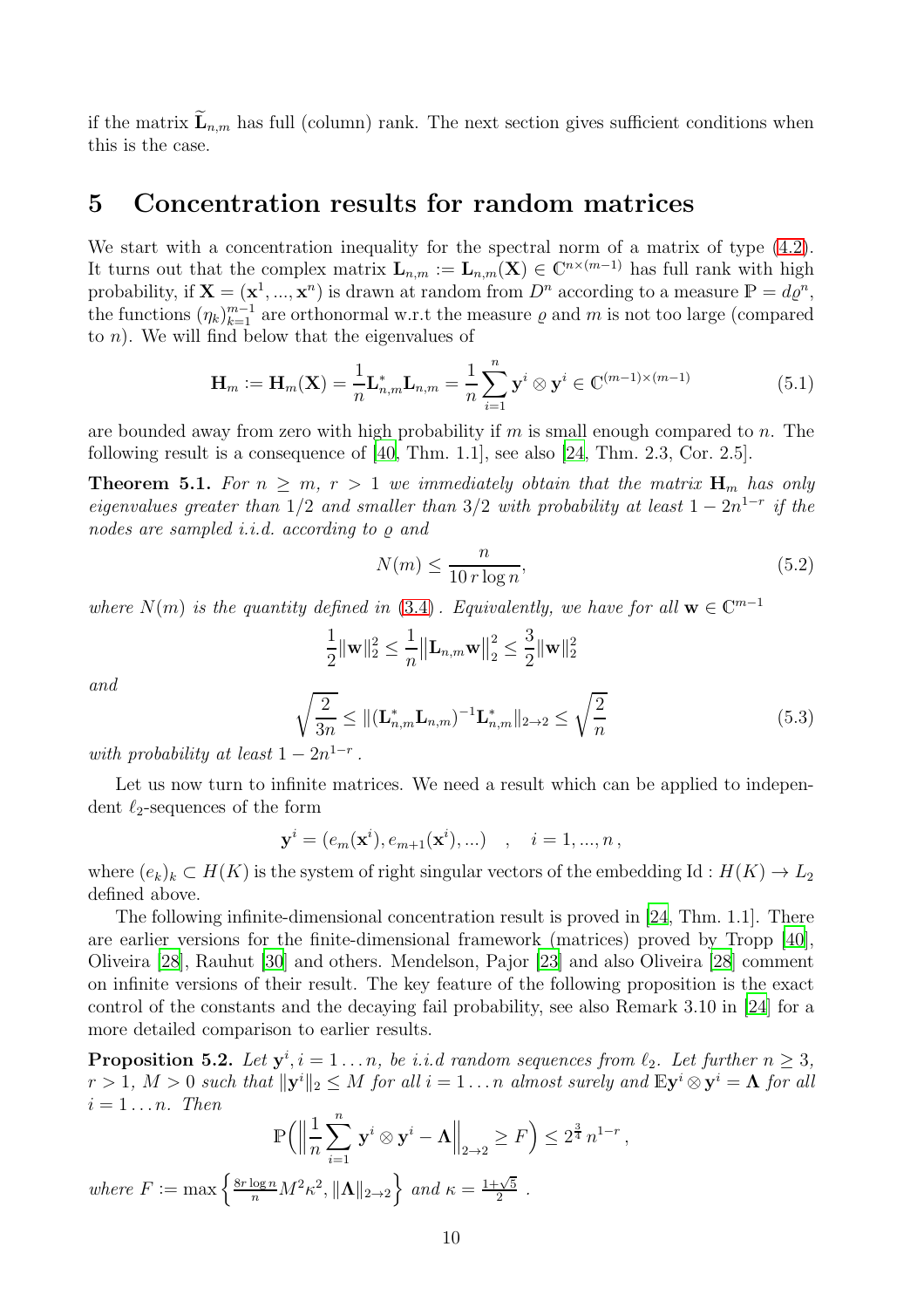This can be written in a more compact form.

**Theorem 5.3.** Let  $y^i$ ,  $i = 1...n$ , be *i.i.d random sequences from*  $\ell_2$ . Let further  $n \geq 3$ ,  $M > 0$  such that  $\|\mathbf{y}^i\|_2 \leq M$  for all  $i = 1...n$  almost surely and  $\mathbb{E}\mathbf{y}^i \otimes \mathbf{y}^i = \mathbf{\Lambda}$  for  $i = 1, ..., n$  *with*  $\|\mathbf{\Lambda}\|_{2 \to 2} \leq 1$ *. Then, for*  $0 < t < 1$ *,* 

$$
\mathbb{P}\Big(\Big\|\frac{1}{n}\sum_{i=1}^n\,\mathbf{y}^i\otimes\mathbf{y}^i-\mathbf{\Lambda}\Big\|_{2\to 2}\geq t\Big)\leq 2^{\frac{3}{4}}n\exp\Big(-\frac{t^2n}{21M^2}\Big)\,.
$$

### 6 New bounds for sampling numbers

We are interested in the question of optimal sampling recovery of functions from reproducing kernel Hilbert spaces in  $L_2(D, \rho_D)$ . The quantity we want to study is classically given by

$$
g_n(\mathrm{Id}_{K,\varrho_D}) := \inf_{\mathbf{x}^1,\dots,\mathbf{x}^n \in D} \inf_{\varphi: \mathbb{C}^n \to L_2} \sup_{\|f\|_{H(K)} \le 1} \|f - \varphi(f(\mathbf{x}^1),...,f(\mathbf{x}^n))\|_{L_2(D,\varrho_D)}
$$

and quantifies the recovery of functions out of  $n$  function values in the worst case setting. The goal is to get reasonable bounds for this quantity in n, preferably in terms of the singular numbers of the embedding. Results on the decay properties of this quantity in the framework of RKHS have been given by several authors, see, e.g., [\[20](#page-18-18)], [\[15\]](#page-18-3), [\[27](#page-19-16)] and the references therein (see also Remark [6.2\)](#page-12-0). For a special case in the field of Hyperbolic Cross Approximation we refer to [\[7](#page-18-0), Outstanding Open Problem 1.4]. Here we present a new upper bound in the general framework.

The main idea. In the following theorem we apply Weaver's theorem to a random frame. The idea is to construct a sampling operator  $\tilde{S}_J^m$  using  $O(m)$  sampling nodes as follows. We draw nodes  $\mathbf{X} = (\mathbf{x}^1, ..., \mathbf{x}^n)$  i.i.d. at random according to some measure  $\mu_m$  specified concretely in the proof below, where n scales as  $m \log m$ . At this stage we have too many sampling nodes, however, a "good" frame in the sense of a well-conditioned matrix  $\mathbf{L}_{n,m}$ in [\(4.2\)](#page-7-1). To this frame (rows of  $\mathbf{L}_{n,m}$ ) we apply our modified Weaver theorem. The result is a shrinked well-conditioned sub-frame corresponding to a subset  $(\mathbf{x}^i)_{i \in J}$  of the initial set of sample nodes. With this sub-frame (sub-matrix of  $L_{n,m}$ ) we solve the over-determined system via the least squares Algorithm 1. This represents the sampling operator. When it comes to the error analysis we again benefit from the fact that we deal with a (not too small compared to  $n$ ) subset of the original nodes **X**. The consequence is that we do not pay too much  $(\sqrt{\log n})$  compared to the sampling operator based on the original set **X** of nodes. However, we only used  $O(m)$  sample nodes which makes the difference.

<span id="page-10-0"></span>**Theorem 6.1.** *Let*  $H(K)$  *be a separable reproducing kernel Hilbert space on a set*  $D \subset \mathbb{R}^d$ *with a positive semidefinite kernel*  $K: D \times D \rightarrow \mathbb{C}$  *satisfying* 

<span id="page-10-1"></span>
$$
\int_D K(\mathbf{x}, \mathbf{x}) d\varrho_D(\mathbf{x}) < \infty
$$

*for some measure*  $\rho_D$  *on*  $D$ . Then  $\mathrm{Id}_{K,\rho_D}: H(K) \to L_2(D,\rho_D)$  *is a Hilbert-Schmidt em*bedding, the corresponding sequence of singular numbers  $(\sigma_k)_{k=1}^{\infty}$  square-summable. For the *sequence of sampling numbers*  $g_n := g_n(\mathrm{Id}_{K,\varrho_D})$  *we have the general bound* 

$$
g_n^2 \le C \frac{\log n}{n} \sum_{k \ge cn} \sigma_k^2 \quad , \quad n \ge 2 \,, \tag{6.1}
$$

*with two universal constants*  $C, c > 0$ *, which are specified in Remark* [6.3](#page-13-0) *below.*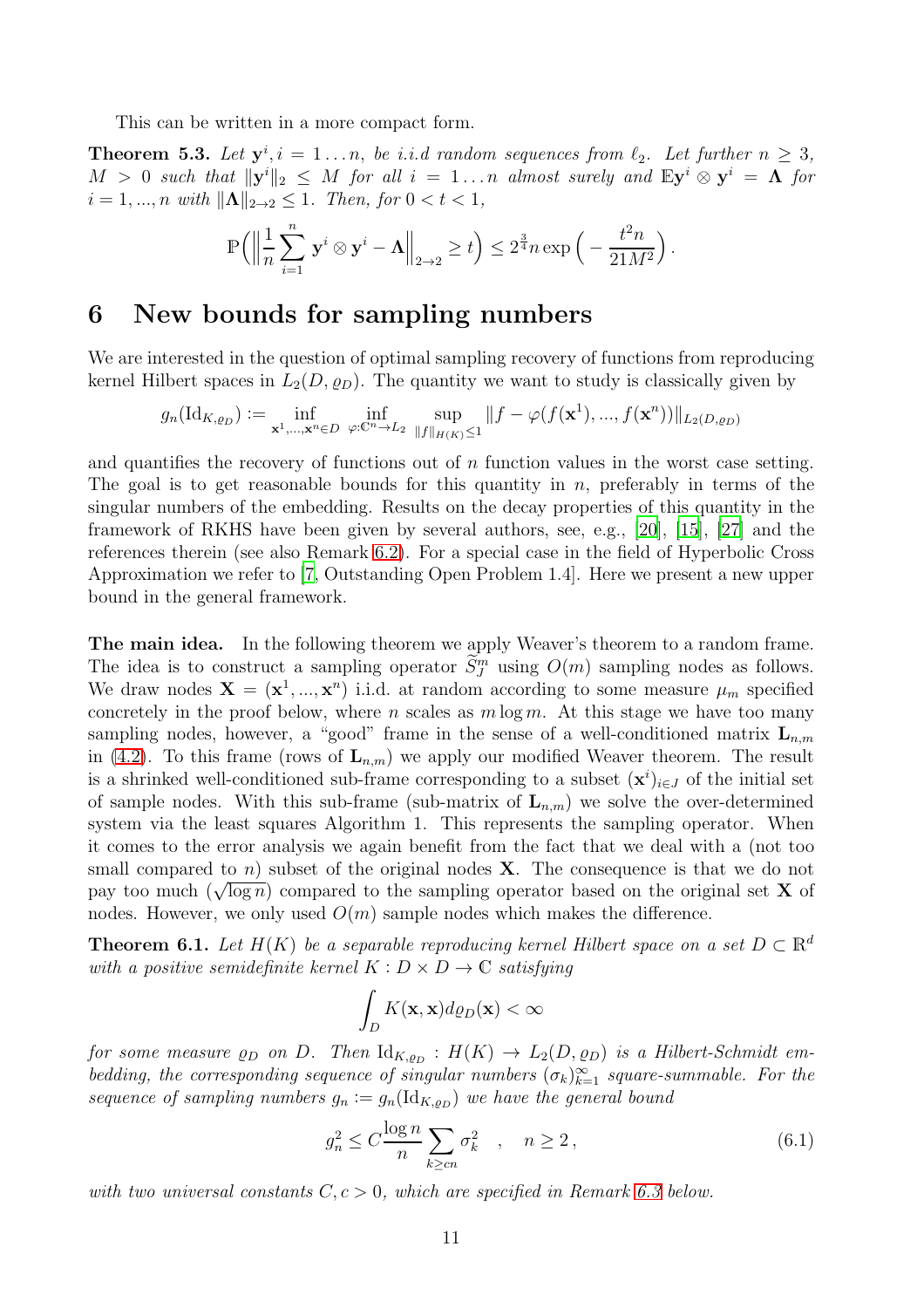*Proof.* Let  $m \geq 2$ . Similar as in [\[15](#page-18-3)], [\[13](#page-18-4)] and [\[24\]](#page-19-5) we use the density function [\(4.4\)](#page-8-1) in order to consider the embedding Id:  $H(K_m) \to L_2(D, \varrho_m(\cdot)d\varrho_D)$  instead of  $\mathrm{Id}_{K,\varrho_D}: H(K) \to$  $L_2(D, \rho_D)$ . In fact, we define the new kernel

$$
\widetilde{K}_m(\mathbf{x}, \mathbf{y}) := \frac{K(\mathbf{x}, \mathbf{y})}{\sqrt{\varrho_m(\mathbf{x})} \sqrt{\varrho_m(\mathbf{y})}}.
$$
\n(6.2)

This yields

<span id="page-11-2"></span>
$$
\sup_{\|f\|_{H(K)}\le 1} \|f - \widetilde{S}_{\mathbf{X}}^m f\|_{L_2(D,\varrho_D)} \le \sup_{\|g\|_{H(\widetilde{K}_m)}\le 1} \|g - S_{\mathbf{X}}^m g\|_{L_2(D,\varrho_m(\cdot)d\varrho_D)}
$$
(6.3)

and  $\widetilde{N}(m) \leq 2(m-1)$ ,  $\widetilde{T}(m) \leq 2 \sum_{j=m}^{\infty} \sigma_j^2$ . For the details of this, see the discussion in the proof of [\[13](#page-18-4), Thm. 5.9] and [13, Thm. 5.5]. Note, that the operators  $S_{\mathbf{X}}^{m}$  and  $S_{\mathbf{X}}^{m}$  are defined by Algorithm 1 and [\(4.1\)](#page-7-0). The number of samples will be chosen later as  $O(m)$ . Choose now the smallest n such that

<span id="page-11-0"></span>
$$
m \le \frac{n}{40\log(n)}\,.
$$

This implies  $\widetilde{N}(m) \leq 2(m-1) \leq n/(20 \log(n))$ . Applying Theorem [5.1](#page-9-0) with  $r = 2$  gives that the rows of the matrix  $\frac{1}{\sqrt{2}}$  $\frac{1}{n}$ **L**<sub>n,m</sub> represent a finite frame with frame bounds 1/2 and  $3/2$  with high probability (the failure probability  $2n^{-1}$  decays polynomially in n) when  $\mathbf{X} = (\mathbf{x}^1, ..., \mathbf{x}^n) \in D^n$  is sampled w.r.t to the measure  $d\mu_m = \varrho_m(\cdot)d\varrho_D$ . That means, we have with high probability for any  $\mathbf{w} \in \mathbb{C}^{m-1}$ 

$$
\frac{1}{2} \|\mathbf{w}\|_{2}^{2} \le \frac{1}{n} \left\|\widetilde{\mathbf{L}}_{n,m} \mathbf{w}\right\|_{2}^{2} \le \frac{3}{2} \|\mathbf{w}\|_{2}^{2}.
$$
\n(6.4)

Let us now denote with  $P_{m-1}: H(K_m) \to H(K_m)$  the projection operator onto  $\text{span}\{e_1(\cdot)/\sqrt{\varrho_m(\cdot)},...,e_{m-1}(\cdot)/\sqrt{\varrho_m(\cdot)}\}.$  Following the proof in [\[24](#page-19-5), Thm. 5.1], we obtain almost surely

$$
\sup_{\|g\|_{H(\widetilde{K}_{m})}\leq 1} \frac{1}{n} \sum_{i=1}^{n} |g(\mathbf{x}^{i}) - P_{m-1}g(\mathbf{x}^{i})|^{2} \leq \frac{1}{n} \|\mathbf{\Phi}_{m}^{*}\mathbf{\Phi}_{m}\|_{2\to 2}
$$
\n
$$
\leq \left\|\frac{1}{n}\mathbf{\Phi}_{m}^{*}\mathbf{\Phi}_{m} - \mathbf{\Lambda}\right\|_{2\to 2} + \|\mathbf{\Lambda}\|_{2\to 2}
$$
\n(6.5)

with  $\Lambda = \text{diag}(\sigma_m^2, \sigma_{m+1}^2, \ldots)$  and

<span id="page-11-1"></span>
$$
\Phi_m:=\left(\begin{array}{c} {\bf y}^1\\ \vdots \\ {\bf y}^n \end{array}\right)
$$

being infinite matrices/operators with sequences  $y^i = 1/\sqrt{\varrho_m(x^i)} \left(e_m(x^i), e_{m+1}(x^i), \dots\right),$  $i = 1 \dots n$ . By Proposition [5.2](#page-9-1) we finally get from this with high probability

$$
\sup_{\|g\|_{H(\widetilde{K}_m)}\leq 1} \frac{1}{n} \sum_{i=1}^n |g(\mathbf{x}^i) - P_{m-1}g(\mathbf{x}^i)|^2 \leq c_1 \left(\sigma_m^2 + \frac{1}{m} \sum_{k=m}^\infty \sigma_k^2\right),\tag{6.6}
$$

for some constant  $c_1 > 0$ , where we used that

$$
\|\mathbf{y}^i\|_2^2 \le \widetilde{T}(m) \le 2\sum_{j=m}^{\infty} \sigma_j^2.
$$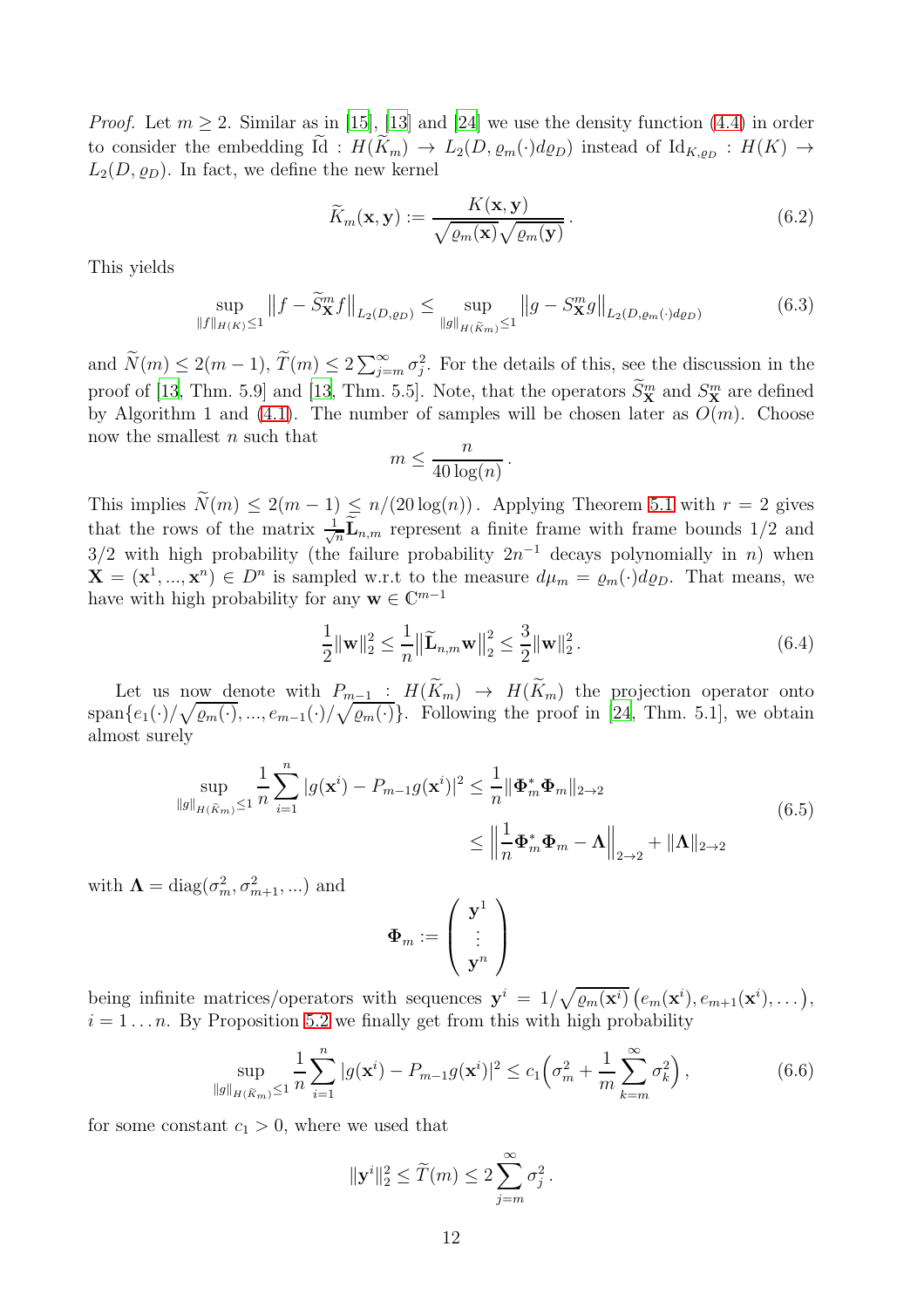Due to the high probability of both events, [\(6.4\)](#page-11-0) and [\(6.6\)](#page-11-1), there exists an instance of nodes  $\{\mathbf x^1, ..., \mathbf x^n\}$  such that the bound  $(6.6)$  is true and  $\frac{1}{\sqrt{2}}$  $\frac{1}{n}\widetilde{\mathbf{L}}_{n,m}$  represents a finite frame in  $\mathbb{C}^{m-1}$ . Note that all the assumptions of Theorem [2.3](#page-4-0) are fulfilled. Indeed, the squared Euclidean norms of the rows of  $\frac{1}{\sqrt{6}}$  $\frac{1}{n}$ **L**<sub>n,m</sub> are bounded by  $2(m-1)/n$ . To this finite frame we may thus apply Theorem [2.3](#page-4-0) which constructs a sub-matrix  $\widetilde{\mathbf{L}}_{J,m}$  having  $\#J = O(m)$  rows which, properly normalized, still form a frame in  $\mathbb{C}^{m-1}$ . It holds for all  $\mathbf{w} \in \mathbb{C}^{m-1}$ 

<span id="page-12-1"></span>
$$
c_2 \|\mathbf{w}\|_2^2 \le \frac{1}{m} \|\widetilde{\mathbf{L}}_{J,m} \mathbf{w}\|_2^2 \le C_2 \|\mathbf{w}\|_2^2. \tag{6.7}
$$

With this matrix we perform the least squares method [\(4.1\)](#page-7-0) applied to the shrinked vector of function samples  $(f(\mathbf{x}^i))_{i\in J}$  corresponding to the rows of  $\mathbf{L}_{J,m}$ . We denote the least squares operator with  $S_{J}^{m}$ . Note, that this operator uses only  $\#J = O(m)$  samples. Let  $||g||_{H(\widetilde{K}_m)} \leq 1$  and again denote with  $P_{m-1}: H(K_m) \to H(K_m)$  the projection operator onto  $\text{span}\{e_1(\cdot)/\sqrt{\varrho_m(\cdot)},...,e_{m-1}(\cdot)/\sqrt{\varrho_m(\cdot)}\}.$  Then it holds

$$
\|g - S_J^m g\|_{L_2}^2 = \|g - P_{m-1}g + P_{m-1}g - S_J^m g\|_{L_2}^2
$$
  
\n
$$
= \|g - P_{m-1}g\|_{L_2}^2 + \|S_J^m (P_{m-1}g - g)\|_{L_2}^2
$$
  
\n
$$
\leq \sigma_m^2 + \|(\widetilde{\mathbf{L}}_{J,m}^* \widetilde{\mathbf{L}}_{J,m})^{-1} \widetilde{\mathbf{L}}_{J,m}^* \|_{2 \to 2}^2 \sum_{i \in J} |g(\mathbf{x}^i) - P_{m-1}g(\mathbf{x}^i)|^2.
$$
\n(6.8)

Using Lemma [4.1](#page-8-2) together with [\(6.7\)](#page-12-1) gives

$$
||g - S_J^m g||_{L_2}^2 \le \sigma_m^2 + \frac{c_3}{m} \sum_{i=1}^n |g(\mathbf{x}^i) - P_{m-1}g(\mathbf{x}^i)|^2.
$$

By the choice of n together with  $(6.6)$  we may estimate further

$$
||g - S_J^m g||_{L_2}^2 \le c_4 \log(n) \left(\sigma_m^2 + \frac{1}{m} \sum_{k=m}^{\infty} \sigma_k^2\right)
$$
  
 
$$
\le c_5 \frac{\log(m)}{m} \sum_{k=[m/2]}^{\infty} \sigma_k^2.
$$
 (6.9)

Consequently, by [\(6.3\)](#page-11-2) we obtain

$$
\sup_{\|f\|_{H(K)} \le 1} \|f - \widetilde{S}_J^m f\|_{L_2(D, \varrho_D)} \le c_5 \frac{\log(m)}{m} \sum_{k=\lfloor m/2 \rfloor}^{\infty} \sigma_k^2
$$

and finally, using that  $#J = O(m)$ ,

$$
g_{\lceil c_6 m \rceil}^2 \le c_5 \frac{\log(m)}{m} \sum_{k=\lfloor m/2 \rfloor}^{\infty} \sigma_k^2
$$
,

<span id="page-12-0"></span>where all the involved constants are universal. This implies the statement of the theorem.  $\Box$ **Remark 6.2.** *(i)* The additional assumption on the "separability" of  $H(K)$  ensures the equality sign in the inequality

<span id="page-12-2"></span>
$$
\sum_{k=1}^{\infty} \sigma_k^2 \le \int_D K(\mathbf{x}, \mathbf{x}) d\varrho_D(\mathbf{x}) < \infty.
$$
 (6.10)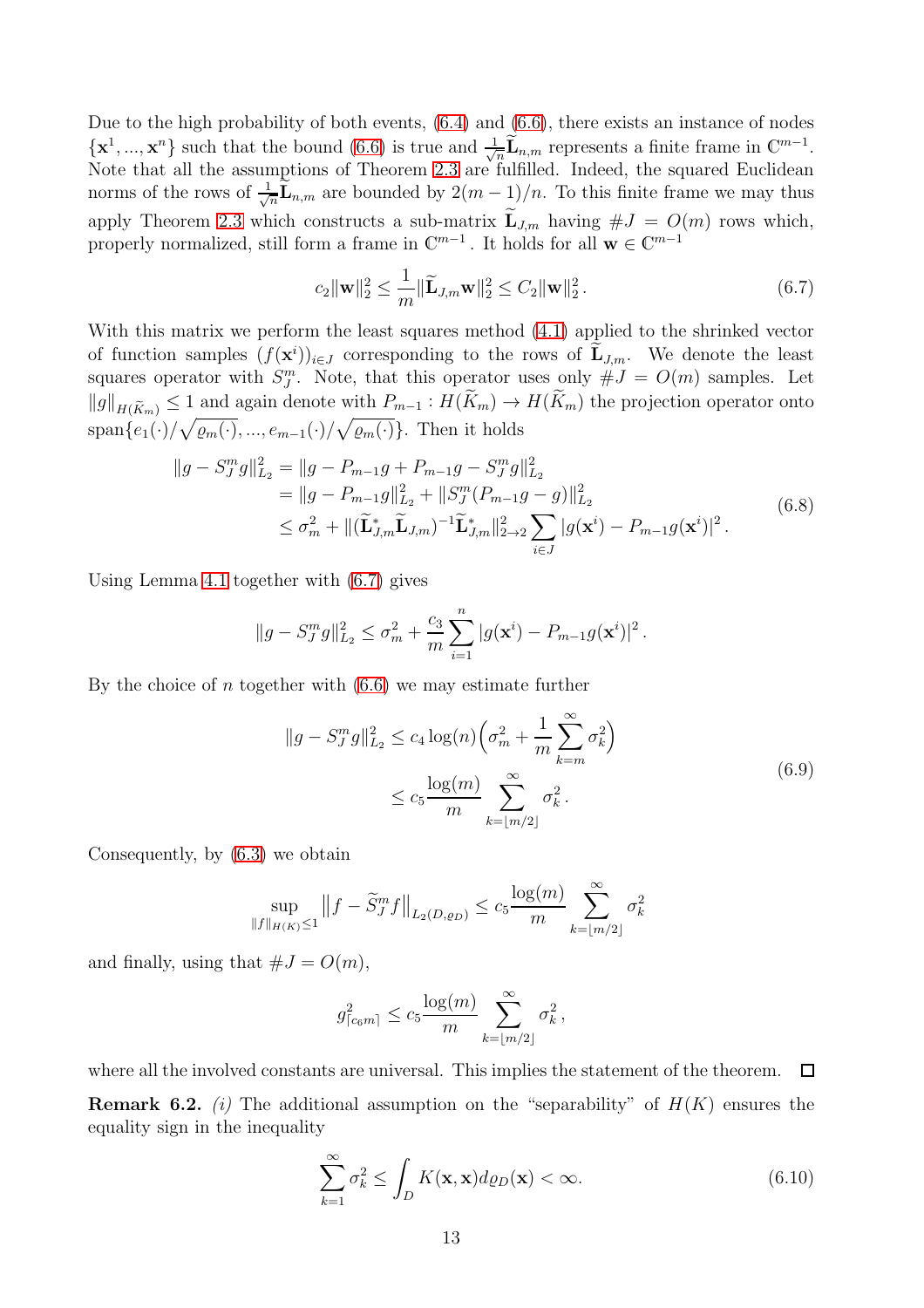The identity is crucial in the proof of Theorem [6.1,](#page-10-0) see also [\[13,](#page-18-4) Thm. 5.5]. Without an equality in [\(6.10\)](#page-12-2) the best known general upper bound for the sampling numbers  $g_n$  can be found in the recent paper [\[24\]](#page-19-5). In fact, combining the proof of Theorem [6.1](#page-10-0) with the one in [\[24,](#page-19-5) Thm. 7.1] one can prove

$$
g_n^2 \le C \max\left\{\frac{1}{n}, \frac{\log n}{n} \sum_{k \ge cn} \sigma_k^2\right\}.
$$

The bound is worse compared to [\(6.1\)](#page-10-1). However, one should rather compare to the bound in [\[42\]](#page-19-0), since this proof also works without equality in [\(6.10\)](#page-12-2). There the authors proved under the same assumptions

$$
g_n^2 \le \min\left\{\sigma_\ell^2 + \frac{\text{tr}(K)\ell}{n} \ : \ \ell = 1, 2, \ldots\right\}.
$$

*(ii)* As far as we know, G. Wasilkowski and H. Woźniakowski [\[42\]](#page-19-0) (2001) were the first who addressed the sampling recovery problem in 2001 in the context of reproducing kernel Hilbert spaces. They obtained results using exclusively the finite trace condition [\(1.2\)](#page-1-0). Later in 2009, F. Kuo, G. Wasilkowski and H. Woźniakowski [\[20](#page-18-18)] did further progress by determining the range for the "power of standard information" when knowing the decay rate of the singular numbers. We refer to the monograph [\[27\]](#page-19-16) for a detailed historical discussion of the development until 2012. The recent progress in the field has been initiated by D. Krieg and M. Ullrich [\[15](#page-18-3)] in 2019. The authors proved under stronger assumptions than in Theorem [6.1](#page-10-0) an existence result, namely

$$
g_n^2 \lesssim \frac{\log n}{n} \sum_{k \gtrsim n/\log(n)} \sigma_k^2,
$$

which represents a slightly weaker bound. Further progress (explicit constants, consequences for numerical integration) has been given in L. Kämmerer, T. Ullrich, T. Volkmer [\[13](#page-18-4)] and in M. Ullrich [\[41\]](#page-19-4) as well as M. Moeller, T. Ullrich [\[24](#page-19-5)] for the control of the failure probability.

*(iii)* To further demonstrate the usefulness of the tools developed here, let us mention that they have already been used by others. In fact, while this manuscript was under review, D. Krieg and M. Ullrich [\[16\]](#page-18-19) used this technique to observe that for non-Hilbert function space embeddings the "gap" is also at most  $\sqrt{\log(n)}$  if the corresponding approximation numbers are p-summable with  $p < 2$ . Finally, we would like to mention a very recent result by V.N. Temlyakov [\[36](#page-19-17)], where the sampling numbers  $g_n$  of a function class **F** in  $L_2$  are related to the Kolmogorov numbers in  $L_{\infty}$ . This allows for treating the case of "small smoothness", where the square summability does not hold [\[37,](#page-19-18) [38\]](#page-19-19).

<span id="page-13-0"></span>Remark 6.3. Note that, using Theorem [2.3,](#page-4-0) Theorem [5.1](#page-9-0) and Proposition [5.2,](#page-9-1) we can get explicit values for the constants in the above theorem. Concretely, we can conclude that  $(6.1)$  holds for  $m \ge 13136$  with  $C = 1.5 \cdot 10^6$  and  $c = 3.8 \cdot 10^{-5}$ .

To verify this, let  $m \geq 2$  and  $n = n(m)$ , as in the proof of Theorem [6.1,](#page-10-0) such that

$$
\frac{n-1}{40\log(n-1)} < m \le \frac{n}{40\log(n)}.
$$

For  $m = 2$  we get  $n = 497$  and since n increases as m increases, we generally have  $n \ge 497$ . Put  $r = 2$ . We then also have [\(6.4\)](#page-11-0) with probability at least  $1 - 2/n \ge 1 - 2/497$  and [\(6.6\)](#page-11-1) with probability at least  $1 - 2^{3/4}/n \ge 1 - 2^{3/4}/497$ . Since these already sum up to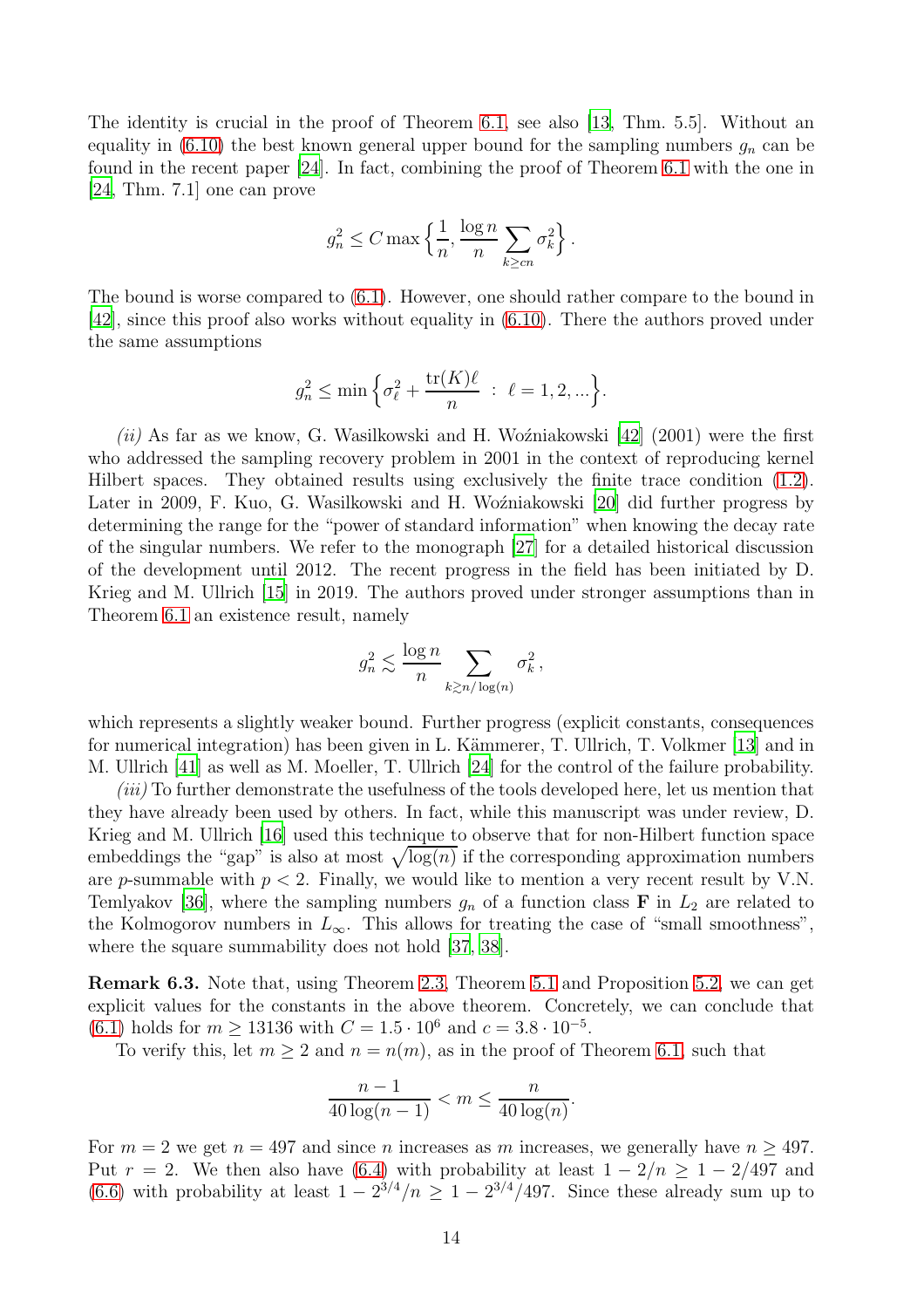$(1-2/497) + (1-2^{3/4}/497) > 1$ , we can guarantee the existence of a node set  $\{x^1, \ldots, x^n\}$ as in the proof of Theorem [6.1.](#page-10-0)

In the proof, we apply Theorem [2.3](#page-4-0) with  $k_1 = 2, k_2 = 1/2, k_3 = 3/2$ , so that we get the respective constants

$$
\tilde{c}_1 = 6568
$$
,  $\tilde{c}_2 = 2(2+\sqrt{2})^2$ ,  $\tilde{c}_3 = 9852$ .

For this, note that for all  $m \geq 2$  and  $n = n(m)$  as above we have

$$
\frac{n}{m} \ge 40 \log(n) \ge 40 \log(497) \ge 40 \cdot 4.7 = 47 \frac{k_1}{k_2}
$$

.

To calculate  $c_1$ , we apply Proposition [5.2](#page-9-1) with  $M^2 = 2 \sum_{k=m}^{\infty} \sigma_k^2$ , so that we get

$$
F = \max\left\{\sigma_m^2, \frac{16\log(n)}{n}M^2\kappa^2\right\} = \max\left\{\sigma_m^2, 32\left(\frac{1+\sqrt{5}}{2}\right)^2\frac{\log(n)}{n}\sum_{k=m}^{\infty}\sigma_k^2\right\}.
$$

Using  $\log(n)/n \leq 1/40m$ , we can then estimate further

$$
F \leq \max\left\{\sigma_m^2, \frac{32}{40}\left(\frac{1+\sqrt{5}}{2}\right)^2\frac{1}{m}\sum_{k=m}^{\infty}\sigma_k^2\right\} \leq \underbrace{\left(1+\frac{4}{5}\left(\frac{1+\sqrt{5}}{2}\right)^2\right)}_{=:c_1}\left(\sigma_m^2 + \frac{1}{m}\sum_{k=m}^{\infty}\sigma_k^2\right),
$$

so that  $c_1 = 3.09...$ 

After applying Theorem [2.3,](#page-4-0) we get  $c_2 = \tilde{c}_2 = 2(2 + \sqrt{2})^2$  and  $C_2 = \tilde{c}_3 = 9852$ , as well as  $\#J \leq 6568m$ . Since

$$
mc_2\|\mathbf{w}\|_2^2\leq \|\widetilde{\mathbf{L}}_{J,m}\mathbf{w}\|_2^2\leq C_2m\|\mathbf{w}\|_2^2,
$$

Lemma [4.1](#page-8-2) (iii) gives

$$
\frac{1}{C_2m} \leq \|(\widetilde{\mathbf{L}}_{J,m}^{\ast}\widetilde{\mathbf{L}}_{J,m})^{-1}\widetilde{\mathbf{L}}_{J,m}^{\ast}\|_{2\to 2}^2 \leq \frac{1}{c_2m},
$$

so that we may choose  $c_3 = 1/c_2 = (2 + \sqrt{2})^{-2}/2$ . To obtain  $c_4$ , we use  $n/m \leq \frac{n}{n-1}$  $\frac{n}{n-1} \cdot 40 \log(n-1) \le \frac{497 \log(496)}{496 \log(497)} \cdot 40 \log(n)$  to estimate

$$
||g - \widetilde{S}_J^m g||_{L_2}^2 \le \sigma_m^2 + \frac{c_3}{m} \sum_{i=1}^n |g(\mathbf{x}^i) - P_{m-1}g(\mathbf{x}^i)|^2
$$
  
\n
$$
\le \sigma_m^2 + c_3 \frac{n}{m} \cdot c_1 \left(\sigma_m^2 + \frac{1}{m} \sum_{k=m}^\infty \sigma_k^2\right)
$$
  
\n
$$
\le \sigma_m^2 + 40 \cdot \frac{497 \log(496)}{496 \log(497)} c_1 c_3 \log(n) \left(\sigma_m^2 + \frac{1}{m} \sum_{k=m}^\infty \sigma_k^2\right)
$$
  
\n
$$
\le \underbrace{\left(1 + 40 \cdot \frac{497 \log(496)}{496 \log(497)} c_1 c_3\right)}_{=: c_4} \log(n) \left(\sigma_m^2 + \frac{1}{m} \sum_{k=m}^\infty \sigma_k^2\right)
$$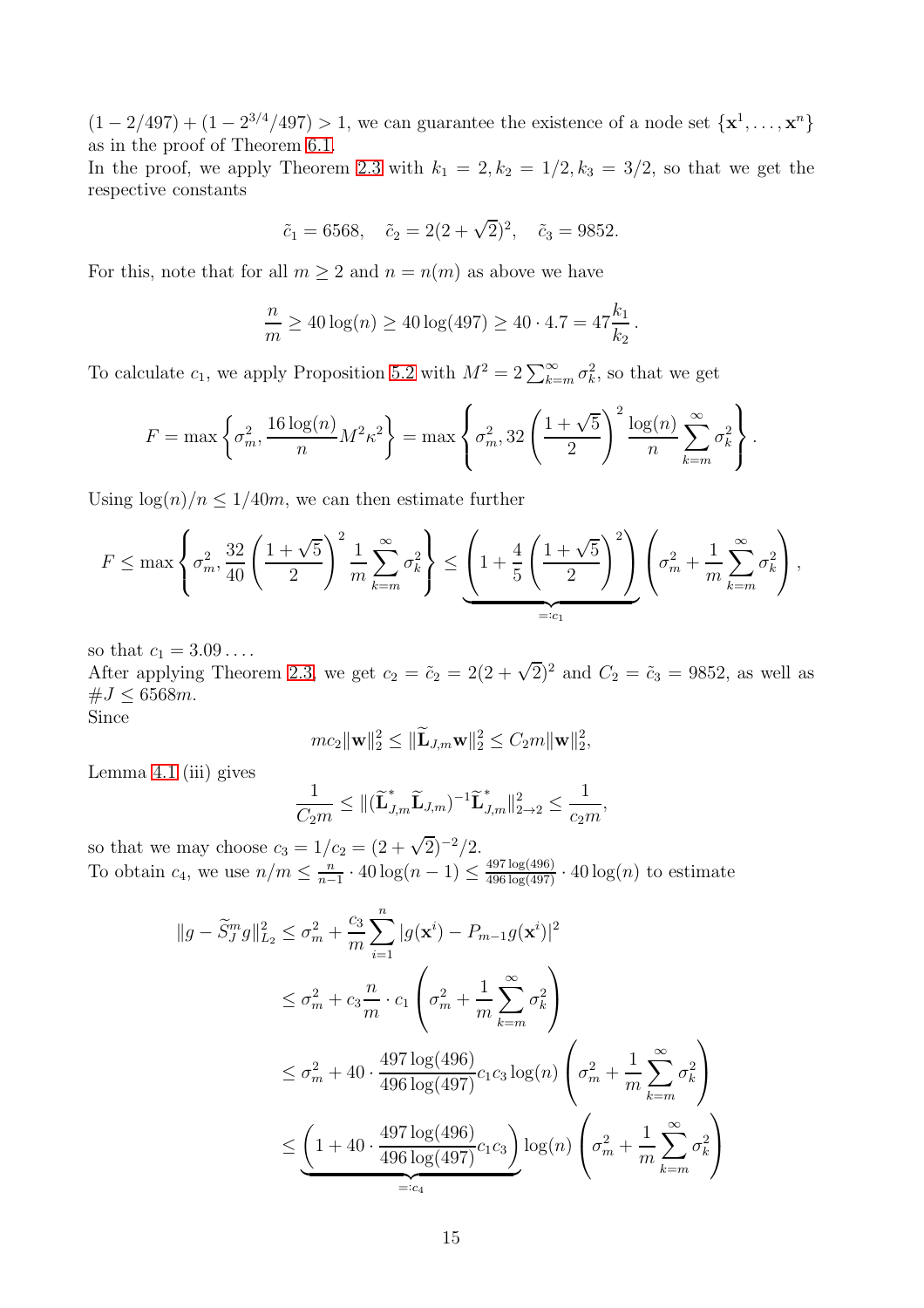and get  $c_4 = 6.31 \ldots$ As for  $c_5$ , we start with

$$
\sigma_m^2 \le \frac{1}{(m-1) - \lfloor m/2 \rfloor + 1} \sum_{k=\lfloor m/2 \rfloor}^{m-1} \sigma_k^2 = \frac{1}{\lceil m/2 \rceil} \sum_{k=\lfloor m/2 \rfloor}^{m-1} \sigma_k^2 \le \frac{2}{m} \sum_{k=\lfloor m/2 \rfloor}^{m-1} \sigma_k^2,
$$

so that

$$
\sigma_m^2 + \frac{1}{m} \sum_{k=m}^{\infty} \sigma_k^2 \le \frac{2}{m} \sum_{k=\lfloor m/2 \rfloor}^{\infty} \sigma_k^2.
$$

Furthermore, we have  $\log(n-1) - \log(40) - \log(\log(n-1)) < \log(m)$  and

$$
\frac{\log(n-1) - \log(40) - \log\log(n-1)}{\log(n)} \ge \frac{\log(496) - \log(40) - \log\log(496)}{\log(497)} =: \vartheta = 0.11\dots,
$$

from which we conclude  $\log(n) \leq \vartheta^{-1} \log(m)$ . We then have

$$
c_4 \log(n) \left(\sigma_m^2 + \frac{1}{m} \sum_{k=m}^{\infty} \sigma_k^2\right) \le \underbrace{\frac{2c_4}{\vartheta}}_{=:c_5} \cdot \frac{\log(m)}{m} \sum_{k=\lfloor m/2 \rfloor}^{\infty} \sigma_k^2
$$

with  $c_5 = 113.35...$ 

Finally observe that we can choose  $c_6 = \tilde{c}_1 = 6568$  due to  $\#J \leq \tilde{c}_1 m = 6568m$ . Now take  $\tilde{m} \geq 2\tilde{c}_1$  and  $m = \lfloor \tilde{m}/\tilde{c}_1 \rfloor \geq 2$ . Further note that  $\lfloor \tilde{m}/2\tilde{c}_1 \rfloor = \lfloor \lfloor \tilde{m}/\tilde{c}_1 \rfloor/2 \rfloor$ . Then

$$
g_{\tilde{m}}^2 \le g_{\tilde{c}_1 m}^2 \le c_5 \frac{\log(m)}{m} \sum_{k=\lfloor m/2 \rfloor}^{\infty} \sigma_k^2 = c_5 \frac{\log(\lfloor \tilde{m}/\tilde{c}_1 \rfloor)}{\lfloor \tilde{m}/\tilde{c}_1 \rfloor} \sum_{k=\lfloor \tilde{m}/(2\tilde{c}_1) \rfloor}^{\infty} \sigma_k^2
$$

.

The asserted estimates now follow due to  $2\tilde{c}_1 = 13136, 2c_5\tilde{c}_1 \leq 1.5 \cdot 10^6$ , and  $1/(4\tilde{c}_1) \geq$  $3.8 \cdot 10^{-5}$ .

<span id="page-15-2"></span>Remark 6.4. The interesting question remains, whether there is a situation where the above bound on sampling numbers is sharp. Let us refer to the next subsection for a possible candidate. Clearly, there are situations where the bound in Theorem [6.1](#page-10-0) does not reflect the correct behavior of sampling numbers. This is for instance the case for the univariate Sobolev embedding Id:  $H^1([0,1]) \to L_2([0,1])$  where the sampling numbers show, at least asymptotically, the same behavior as the singular numbers.

### <span id="page-15-0"></span>7 An outstanding open problem

Let us once again comment on an important open problem for the optimal sampling recovery of multivariate functions. We consider the minimal worst-case error (sampling numbers/widths) defined by

<span id="page-15-1"></span>
$$
g_n(\mathrm{Id}_{s,d}: H^s_{\mathrm{mix}}(\mathbb{T}^d) \to L_2(\mathbb{T}^d)) := \inf_{\mathbf{X} = (\mathbf{x}^1, \dots, \mathbf{x}^n)} \inf_{\varphi: \mathbb{C}^n \to L_2} \sup_{\|f\|_{H^s_{\mathrm{mix}}} \le 1} \|f - \varphi(f(\mathbf{X}))\|_{L_2(\mathbb{T}^d)}.
$$
 (7.1)

Let us comment on the class  $H_{\text{mix}}^s(\mathbb{T}^d)$ . That is, we consider functions on the d-dimensional torus  $\mathbb{T}^d \simeq [0,1]^d$ , where  $\mathbb T$  stands for  $[0,1]$  with endpoints identified. Note, that the unit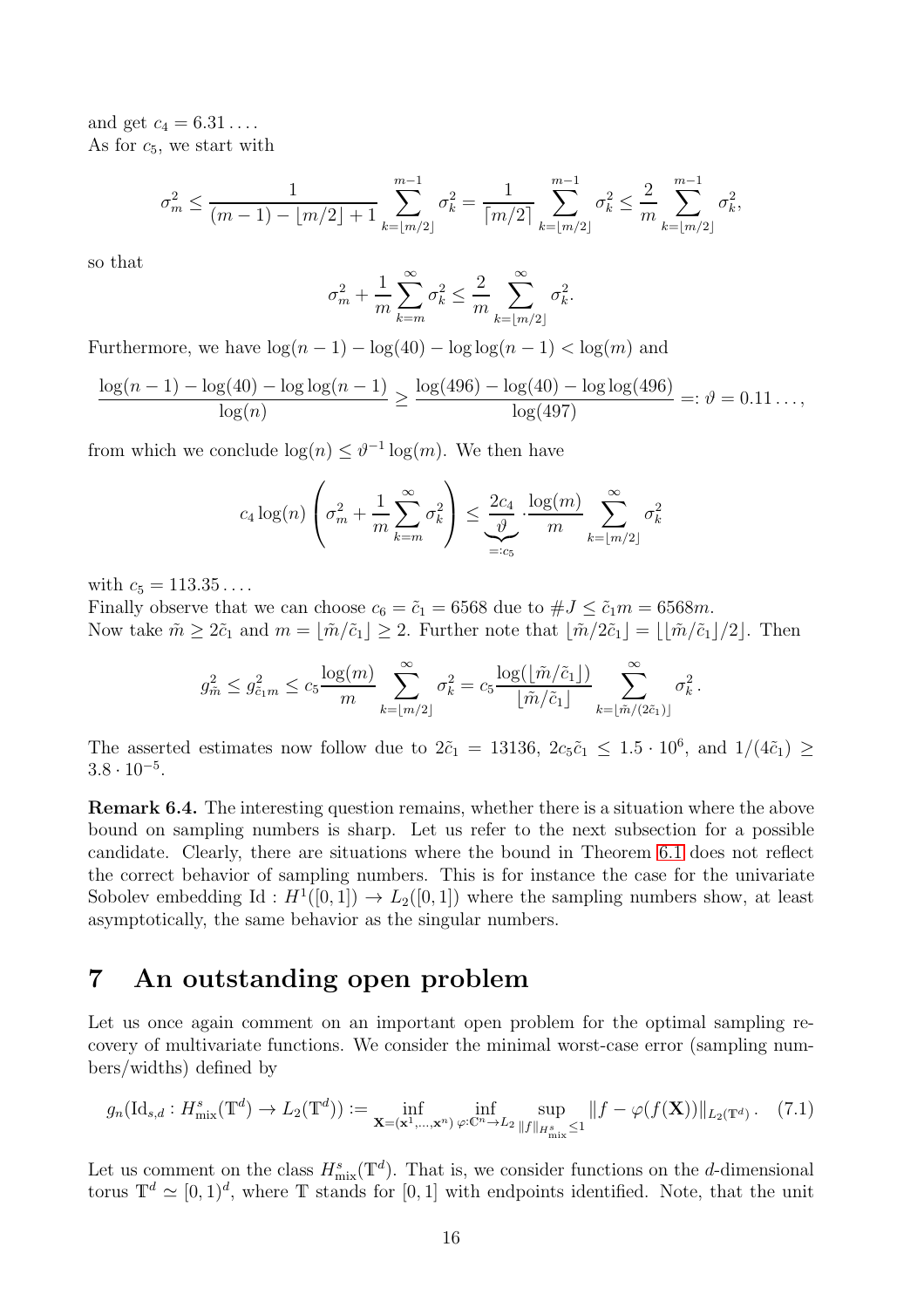cube  $[0, 1]^d$  is preferred here since it has Lebesgue measure 1 and is therefore a probability space. We could have also worked with  $[0, 2\pi]^d$  and the Lebesgue measure (which can be made a probability measure by a d-dependent rescaling).

There are many different ways to define function spaces of dominating mixed soothness, see [\[7,](#page-18-0) Chapt. 3]. We choose an approach which is closely related to [\[18,](#page-18-9) Sect. 2.1], see also (2.6) there. In fact,  $L_2(\mathbb{T}^d)$ -norms of mixed derivatives of the multivariate function f can be written in terms of Fourier coefficients  $\hat{f}_k$  of f. For  $\alpha \in \mathbb{N}$  we define the space  $H_{\text{mix}}^{\alpha}(\mathbb{T}^d)$  as the Hilbert space with the inner product

<span id="page-16-1"></span>
$$
\langle f, g \rangle_{H^{\alpha}_{\text{mix}}} := \sum_{\mathbf{j} \in \{0, \alpha\}^d} \langle D^{(\mathbf{j})} f, D^{(\mathbf{j})} g \rangle_{L_2(\mathbb{T}^d)}.
$$
 (7.2)

 $D^{(j_1,...,j_d)}=\partial_1^{j_1}$  $\partial_1^{j_1}\cdots\partial_d^{j_d}$  $\mathcal{G}_d^d$  thereby denotes the weak derivative operator. Defining the weight

<span id="page-16-2"></span>
$$
w_{\alpha}(k) = (1 + (2\pi |k|)^{2\alpha})^{1/2} \quad , \quad k \in \mathbb{Z}
$$
 (7.3)

and the univariate kernel function

$$
K^1_{\alpha}(x,y) := \sum_{k \in \mathbb{Z}} \frac{\exp(2\pi i k(y-x))}{w_{\alpha}(k)^2} \quad , \quad x, y \in \mathbb{T} \,,
$$

directly leads to

<span id="page-16-0"></span>
$$
K_{\alpha}^{d}(\mathbf{x}, \mathbf{y}) := K_{\alpha}^{1}(x_1, y_1) \cdots K_{\alpha}^{1}(x_d, y_d) \quad , \quad \mathbf{x}, \mathbf{y} \in \mathbb{T}^d \,, \tag{7.4}
$$

which is a reproducing kernel for  $H_{\text{mix}}^{\alpha}(\mathbb{T}^d)$ . In particular, for any  $f \in H_{\text{mix}}^{\alpha}(\mathbb{T}^d)$  we have

$$
f(\mathbf{x}) = \langle f, K_{\alpha}^d(\mathbf{x}, \cdot) \rangle_{H_{\text{mix}}^{\alpha}}.
$$

The kernel defined in [\(7.4\)](#page-16-0) associated to the inner product [\(7.2\)](#page-16-1) can be extended to the case of fractional smoothness  $s > 0$  replacing  $\alpha$  by s in  $(7.3)$ – $(7.4)$  which in turn leads to the inner product

$$
\langle f, g \rangle_{H^s_{\text{mix}}} := \sum_{\mathbf{k} \in \mathbb{Z}^d} \hat{f}_{\mathbf{k}} \, \overline{\hat{g}_{\mathbf{k}}} \, \prod_{j=1}^d w_s(k_j)^2
$$

in terms of the Fourier coefficients  $\hat{f}_{\mathbf{k}}$ ,  $\hat{g}_{\mathbf{k}}$  and the corresponding norm. The (ordered) sequence  $(\lambda_j)_{j=1}^{\infty}$  of eigenvalues of the corresponding mapping  $W_{s,d} = \mathrm{Id}_{s,d}^* \circ \mathrm{Id}_{s,d}$ , where Id:  $H(K_s^d) \to L_2(\mathbb{T}^d)$ , is the non-increasing rearrangement of the numbers

$$
\left\{\lambda_{\mathbf{k}} := \prod_{j=1}^d w_s(k_j)^2 = \prod_{j=1}^d (1 + (2\pi |k_j|)^{2s})^{-1} : \mathbf{k} \in \mathbb{Z}^d\right\}.
$$

It has been shown by various authors, see [\[7](#page-18-0), Chapt. 4] and the references therein, that we have asymptotically  $(s > 0)$ 

<span id="page-16-3"></span>
$$
\sigma_n(\mathrm{Id}_{s,d}) \asymp_{s,d} n^{-s} (\log n)^{(d-1)s} \quad , \quad n \ge 2. \tag{7.5}
$$

The correct asymptotic behavior of [\(7.1\)](#page-15-1) has been addressed by several authors in the Information Based Complexity (IBC) community, see, e.g., [\[27](#page-19-16)] and also [\[7](#page-18-0), Outstanding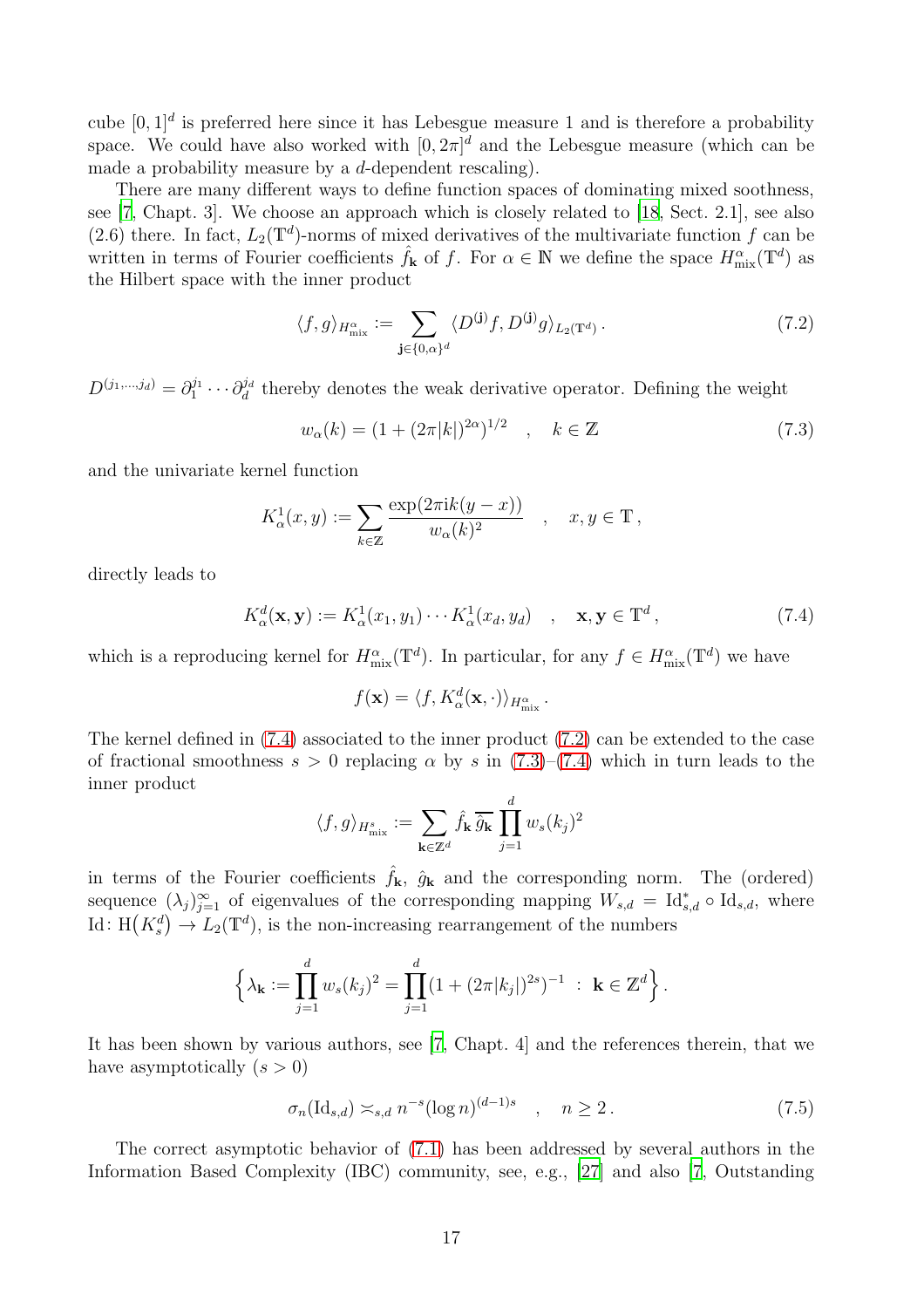Open Problem 1.4]. It is nowadays well-known, see e.g. [\[31\]](#page-19-7), [\[6\]](#page-18-7), [\[39\]](#page-19-20) and [\[7](#page-18-0), Sec. 5] for some historical remarks, that for  $s > 1/2$  the bound

$$
c_{s,d}n^{-s}(\log n)^{(d-1)s} \le g_n(\text{Id}_{s,d}) \le C_{s,d}n^{-s}(\log n)^{(d-1)(s+1/2)}\tag{7.6}
$$

holds asymptotically in  $n \in \mathbb{N}$ . Note, that there is a d-depending gap in the logarithm between upper and lower bound.

Recently, Krieg and M. Ullrich [\[15\]](#page-18-3) improved this bound by using a probabilistic technique to show that for  $s > 1/2$ 

<span id="page-17-0"></span>
$$
g_n(\mathrm{Id}_{s,d}) \lesssim_{s,d} n^{-s} (\log n)^{(d-1)s+s}.
$$

Clearly, if  $s < (d-1)/2$  then the gap in [\(7.6\)](#page-17-0) is reduced to  $(\log n)^s$ , which is still growing in s. In particular, there is no improvement if  $d = 2$ . However, this result can be considered as a major progress for the research on the complexity of this problem. They disproved Conjecture 5.6.2. in [\[7](#page-18-0)] for  $p = 2$  and  $1/2 < s < (d-1)/2$ . Indeed, the celebrated sparse grid points are now beaten by random points in a certain range for s. This again reflects the "power of random information", see [\[11](#page-18-20)].

Still it is worth mentioning that the sparse grids represent the best known deterministic construction what concerns the asymptotic order. Indeed, the guarantees are deterministic and only slightly worse compared to random nodes in the asymptotic regime. However, regarding preasymptotics the random constructions provide substantial advantages. The problem is somehow related to the recent efforts in compressed sensing. There the optimal RIP matrices are given as realizations of random matrices. Known deterministic constructions are far from being optimal.

In the present paper we prove that the sparse grids are beaten for the full range of  $s > 1/2$ whenever  $d \geq 3$ . In case  $d = 2$  our approach and the sparse grids have the same performance. Clearly, inserting [\(7.5\)](#page-16-3) into the bound in Theorem [6.1](#page-10-0) gives

<span id="page-17-1"></span>
$$
g_n(\text{Id}_{s,d}) \lesssim_{s,d} n^{-s} (\log n)^{(d-1)s+1/2},\tag{7.7}
$$

which shortens the gap between upper and lower bound to  $\sqrt{\log n}$ . The best known lower bound is the one from  $(7.5)$ . It is neither clear whether the bound in  $(7.7)$  is sharp nor if it can be improved. So this framework might serve as a candidate for Remark [6.4.](#page-15-2) Therefore, the outstanding open question remains (see, e.g., [\[7,](#page-18-0) Chapt. 5] and the references therein) whether there is an intrinsic additional difficulty when restricting to algorithms based on function samples rather than Fourier coefficients. From a practical point of view sampling algorithms are highly relevant since we usually have given discrete samples of functions. The question remains: are the asymptotic characteristics  $\sigma_n$  and  $g_n$  of the same order or do they rather behave like  $\sigma_n = o(g_n)$ ? This represents a fundamental open problem in hyperbolic cross approximation, see [\[7,](#page-18-0) Outstanding Open Problem 1.4].

Acknowledgment. The authors would like to thank V.N. Temlyakov for giving a series of talks at the Chemnitz Summer School on Applied Analysis where he brought the paper [\[26\]](#page-19-1) to their attention. Theorem [2.3](#page-4-0) is a generalization of the main result in [\[26\]](#page-19-1). After this preprint was finished, V.N. Temlyakov pointed out to the authors that the proof of Lemma 2.2 in the recent paper [\[21](#page-18-2)] also yields a version of Theorem [2.3](#page-4-0) above with different constants. The authors would further like to thank Mario Ullrich for a useful comment regarding the case distinction for computing the explicit constants in Theorem 2.3. Last but not least they thank David Krieg for useful remarks on Section 4. T.U. would like to acknowledge support by the DFG Ul-403/2-1.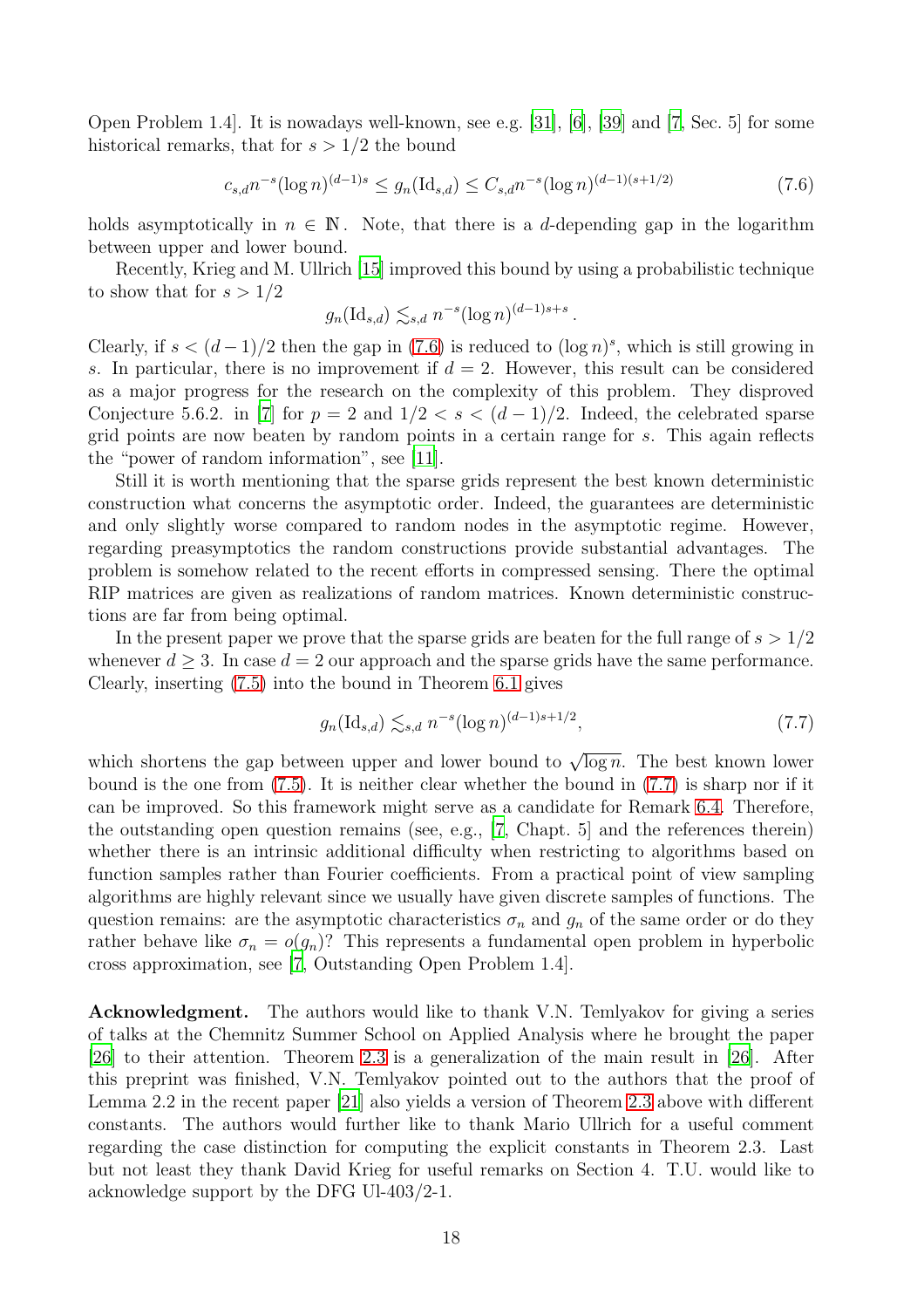## References

- <span id="page-18-14"></span>[1] A. Berlinet and C. Thomas-Agnan. *Reproducing kernel Hilbert spaces in probability and statistics*. Kluwer Academic Publishers, Boston, MA, 2004. With a preface by Persi Diaconis.
- <span id="page-18-5"></span>[2] H.-J. Bungartz and M. Griebel. Sparse grids. *Acta Numerica*, 13:147–269, 2004.
- <span id="page-18-8"></span>[3] G. Byrenheid. *Sparse representation of multivariate functions based on discrete point evaluations*. Dissertation, Institut für Numerische Simulation, Universität Bonn, 2018.
- <span id="page-18-15"></span>[4] A. Christmann and I. Steinwart. *Support Vector Machines*. Springer, 2008.
- <span id="page-18-17"></span>[5] A. Cohen and G. Migliorati. Optimal weighted least-squares methods. *SMAI J. Comput. Math.*, 3:181–203, 2017.
- <span id="page-18-7"></span>[6] D. D˜ung. B-spline quasi-interpolant representations and sampling recovery of functions with mixed smoothness. *J. Complexity*, 27(6):541–567, 2011.
- <span id="page-18-0"></span>[7] D. D˜ung, V. N. Temlyakov, and T. Ullrich. *Hyperbolic Cross Approximation*. Advanced Courses in Mathematics. CRM Barcelona. Birkhäuser/Springer, 2019.
- <span id="page-18-6"></span>[8] D. Düng and T. Ullrich. Lower bounds for the integration error for multivariate functions with mixed smoothness and optimal Fibonacci cubature for functions on the square. *Math. Nachr.*, 288(7):743–762, 2015.
- <span id="page-18-16"></span>[9] M. Hein and O. Bousquet. Kernels, associated structures and generalizations. Technical Report 127, Max Planck Institute for Biological Cybernetics, Tübingen, Germany, 2004.
- <span id="page-18-1"></span>[10] A. Hinrichs, E. Novak, and J. Vybiral. Linear information versus function evaluations for L2-approximation. *J. Approx. Theory*, 153:97–107, 2008.
- <span id="page-18-20"></span>[11] A. Hinrichs, E. Novak, D. Krieg, J. Prochno, and M. Ullrich. On the power of random information. In *Multivariate Algorithms and Information-Based Complexity*. De Gruyter, Berlin/Munich/Boston, 2020.
- <span id="page-18-13"></span>[12] R. Kadison and I. Singer. Extensions of pure states. *American Journal of Mathematics*, 81(2):383–400, 1959.
- <span id="page-18-4"></span>[13] L. Kämmerer, T. Ullrich, and T. Volkmer. Worst-case recovery guarantees for least squares approximation using random samples. *arXiv:1911.10111*, 2019.
- <span id="page-18-12"></span>[14] D. Krieg. Tensor power sequences and the approximation of tensor product operators. *J. Complexity*, 44:30–51, 2018.
- <span id="page-18-3"></span>[15] D. Krieg and M. Ullrich. Function values are enough for  $L_2$ -approximation. *Found. Comput. Math.*, to appear. arXiv:math/1905.02516v5.
- <span id="page-18-19"></span>[16] D. Krieg and M. Ullrich. Function values are enough for  $L_2$ -approximation: Part (II). *arXiv:2011.01779*, 2020.
- <span id="page-18-11"></span>[17] T. Kühn. New preasymptotic estimates for the approximation of periodic Sobolev functions. In *2018 MATRIX annals*, volume 3 of *MATRIX Book Ser.* Springer, Cham, to appear, https://www.matrix-inst.org.au/2018-matrix-annals/.
- <span id="page-18-9"></span>[18] T. Kühn, W. Sickel, and T. Ullrich. Approximation of mixed order Sobolev functions on the d-torus: asymptotics, preasymptotics, and d-dependence. *Constr. Approx.*, 42(3):353–398, 2015.
- <span id="page-18-10"></span>[19] T. Kühn, W. Sickel, and T. Ullrich. How anisotropic mixed smoothness affects the decay of singular numbers of Sobolev embeddings. *arXiv:2001.09022*, 2020.
- <span id="page-18-18"></span>[20] F. Y. Kuo, G. W. Wasilkowski, and H. Woźniakowski. On the power of standard information for multivariate approximation in the worst case setting. *J. Approx. Theory*, 158(1):97–125, 2009.
- <span id="page-18-2"></span>[21] I. Limonova and V. Temlyakov. On sampling discretization in  $L_2$ .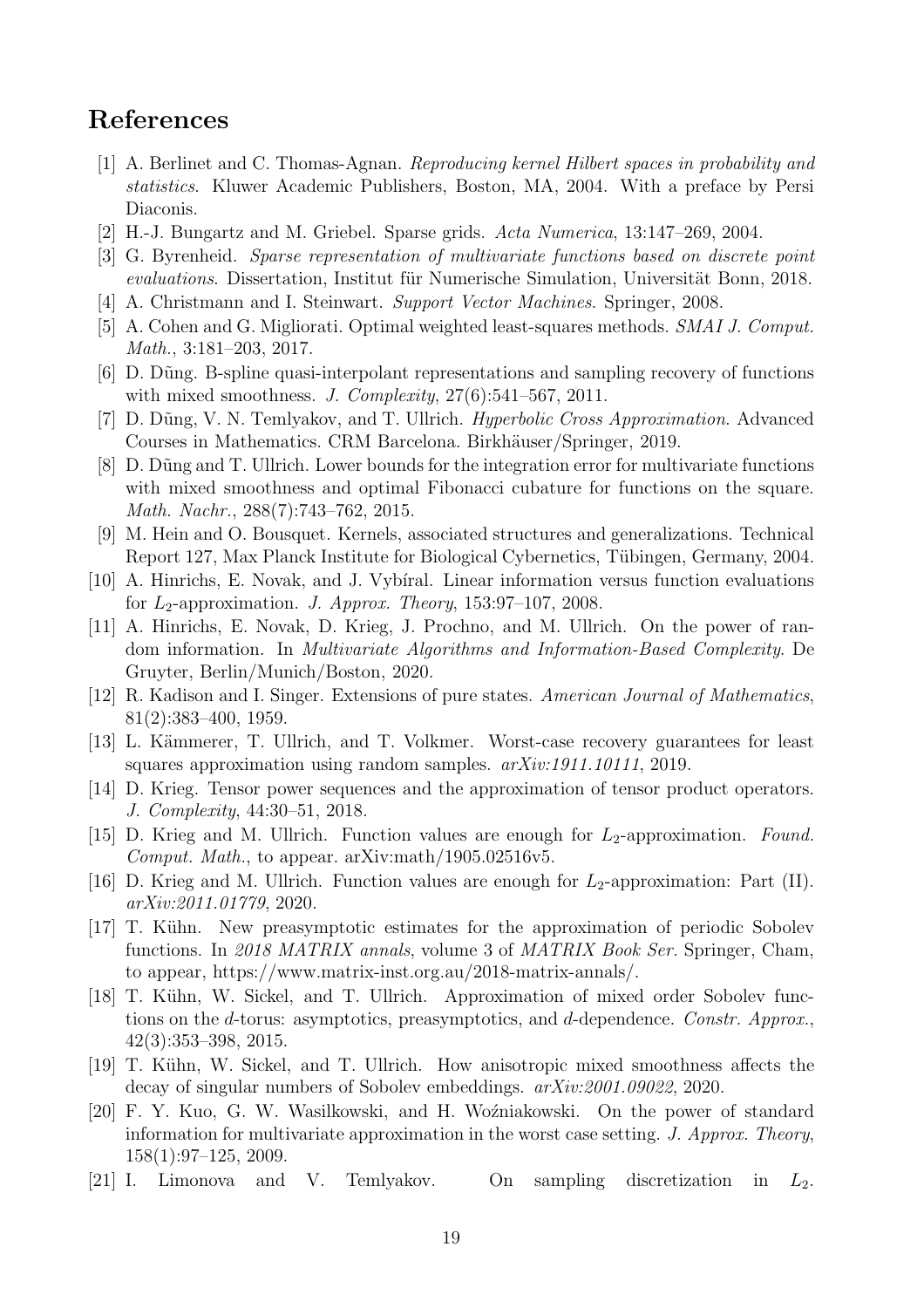*arXiv:math/2009.10789v1*, 2020.

- <span id="page-19-8"></span>[22] A. W. Marcus, D. A. Spielman, and N. Srivastava. Interlacing families II: Mixed characteristic polynomials and the Kadison-Singer problem. *Ann. of Math. (2)*, 182(1):327– 350, 2015.
- <span id="page-19-15"></span>[23] S. Mendelson and A. Pajor. On singular values of matrices with independent rows. *Bernoulli*, 12:761–773, 2006.
- <span id="page-19-5"></span>[24] M. Moeller and T. Ullrich.  $L_2$ -norm sampling discretization and recovery of functions from RKHS with finite trace. *arXiv:2009.11940*, 2020.
- <span id="page-19-9"></span>[25] N. Nagel. On the Kadison-Singer problem and Weaver's conjecture with implications for Fourier systems over unbounded sets. Bachelor's thesis, Faculty of Mathematics, TU Chemnitz, 2020.
- <span id="page-19-1"></span>[26] S. Nitzan, A. Olevskii, and A. Ulanovskii. Exponential frames on unbounded sets. *Proc. Amer. Math. Soc.*, 144(1):109–118, 2016.
- <span id="page-19-16"></span>[27] E. Novak and H. Woźniakowski. *Tractability of multivariate problems. Volume III: Standard information for operators*, volume 18 of *EMS Tracts in Mathematics*. European Mathematical Society (EMS), Zürich, 2012.
- <span id="page-19-13"></span>[28] R. I. Oliveira. Sums of random Hermitian matrices and an inequality by Rudelson. *Electr. Comm. Probab.*, 15:203–212, 2010.
- <span id="page-19-11"></span>[29] C. C. Paige and M. A. Saunders. LSQR: An algorithm for sparse linear equations and sparse least squares. *ACM Trans. Math. Software*, 8:43–71, 1982.
- <span id="page-19-14"></span>[30] H. Rauhut. Compressive sensing and structured random matrices. In M. Fornasier, editor, *Theoretical Foundations and Numerical Methods for Sparse Recovery*, volume 9 of *Radon Series on Computational and Applied Mathematics*. de Gruyter, Berlin, 2010.
- <span id="page-19-7"></span>[31] W. Sickel and T. Ullrich. The Smolyak algorithm, sampling on sparse grids and function spaces of dominating mixed smoothness. *East J. Approx.*, 13(4):387–425, 2007.
- <span id="page-19-10"></span>[32] I. Steinwart and C. Scovel. Mercers theorem on general domains: On the interaction between measures, kernels, and rkhss. *Constructive Approximation*, 35, 2012.
- <span id="page-19-6"></span>[33] V. N. Temlyakov. *Approximation of periodic functions*. Computational Mathematics and Analysis Series. Nova Science Publishers Inc., Commack, NY, 1993.
- <span id="page-19-3"></span>[34] V. N. Temlyakov. The Marcinkiewicz-type discretization theorems for the hyperbolic cross polynomials. *Jaen J. Approx.*, 9(1):37–63, 2017.
- <span id="page-19-2"></span>[35] V. N. Temlyakov. The Marcinkiewicz-type discretization theorems. *Constr. Approx.*, 48(2):337–369, 2018.
- <span id="page-19-17"></span>[36] V. N. Temlyakov. On optimal recovery in  $L_2$ .  $arXive:2010.03103, 2020$ .
- <span id="page-19-18"></span>[37] V. N. Temlyakov and T. Ullrich. Bounds on Kolmogorov widths of classes with small mixed smoothness. *arXiv:2012.09925v1*, 2020.
- <span id="page-19-19"></span>[38] V. N. Temlyakov and T. Ullrich. Approximation of functions with small mixed smoothness in the uniform norm. *arXiv:2012.2012.11983v1*, 2020.
- <span id="page-19-20"></span>[39] H. Triebel. *Bases in function spaces, sampling, discrepancy, numerical integration*, volume 11 of *EMS Tracts in Mathematics*. European Mathematical Society (EMS), Zürich, 2010.
- <span id="page-19-12"></span>[40] J. Tropp. User-friendly tail bounds for sums of random matrices. *Found. Comp. Math.*, 12(4):389–434, 2011.
- <span id="page-19-4"></span>[41] M. Ullrich. On the worst-case error of least squares algorithms for  $L_2$ -approximation with high probability. *Journal of Complexity*, 60, 2020.
- <span id="page-19-0"></span>[42] G. W. Wasilkowski and H. Woźniakowski. On the power of standard information for weighted approximation. *Found. Comput. Math.*, 1:417–434, 2001.